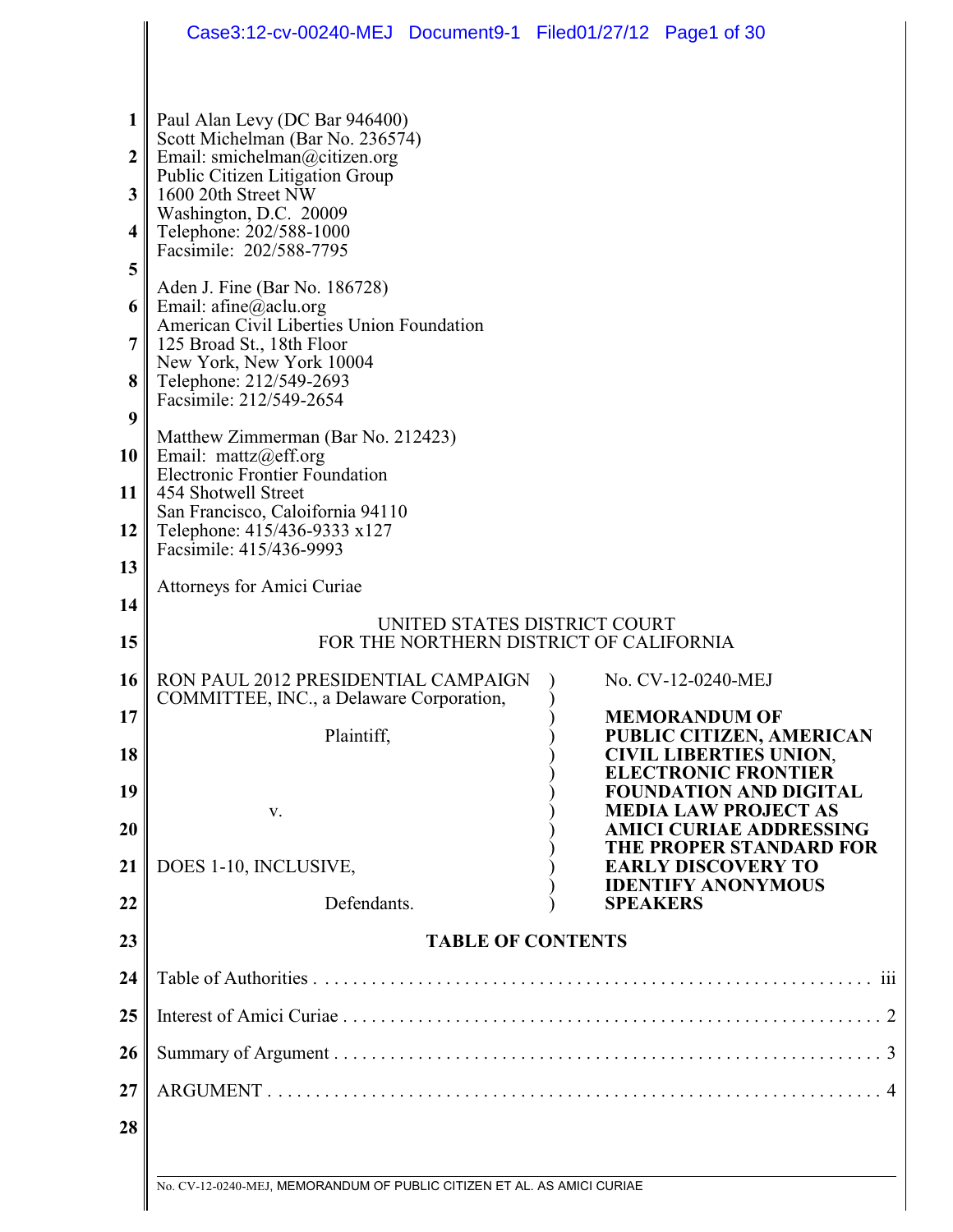# Case3:12-cv-00240-MEJ Document9-1 Filed01/27/12 Page2 of 30

| 1                     | A.              | The Constitution Limits Compelled Identification of Anonymous Internet Speakers 4                                                                                      |
|-----------------------|-----------------|------------------------------------------------------------------------------------------------------------------------------------------------------------------------|
| $\boldsymbol{2}$<br>3 | Β.              | The Qualified Privilege for Anonymous Speech Supports a Five-Part Standard for<br>Identification of Doe Defendants That Demands Showings, Not Just Allegations, and    |
| $\boldsymbol{4}$      | $\mathcal{C}$ . | Plaintiff Has Not Followed the Steps Required Before Identification of the John Doe                                                                                    |
| 5                     |                 | 1.                                                                                                                                                                     |
| 6                     |                 | 2.                                                                                                                                                                     |
| 7                     |                 | Plaintiff's Complaint Does Not Meet a Motion to Dismiss Standard 14<br>3.                                                                                              |
| 8<br>9                |                 | 4.<br>Plaintiff Has Not Produced Sufficient Evidence to Show That It Can                                                                                               |
| 10                    |                 | 5.                                                                                                                                                                     |
| 11                    | D.              | The Court Should Address Plaintiff's Failure to Cite Contrary Authority In Arguing<br>for Early Discovery, Which Was Improper in the Context of an Ex Parte Motion. 21 |
| 12                    |                 |                                                                                                                                                                        |
| 13                    |                 |                                                                                                                                                                        |
| 14                    |                 |                                                                                                                                                                        |
| 15                    |                 |                                                                                                                                                                        |
| 16                    |                 |                                                                                                                                                                        |
| 17                    |                 |                                                                                                                                                                        |
| 18                    |                 |                                                                                                                                                                        |
| 19                    |                 |                                                                                                                                                                        |
| $\boldsymbol{20}$     |                 |                                                                                                                                                                        |
| 21                    |                 |                                                                                                                                                                        |
| 22                    |                 |                                                                                                                                                                        |
| 23                    |                 |                                                                                                                                                                        |
| 24                    |                 |                                                                                                                                                                        |
| 25<br>26              |                 |                                                                                                                                                                        |
| 27                    |                 |                                                                                                                                                                        |
| 28                    |                 | $-i$ i-                                                                                                                                                                |
|                       |                 |                                                                                                                                                                        |
|                       |                 | No. CV-12-0240-MEJ, MEMORANDUM OF PUBLIC CITIZEN ET AL. AS AMICI CURIAE                                                                                                |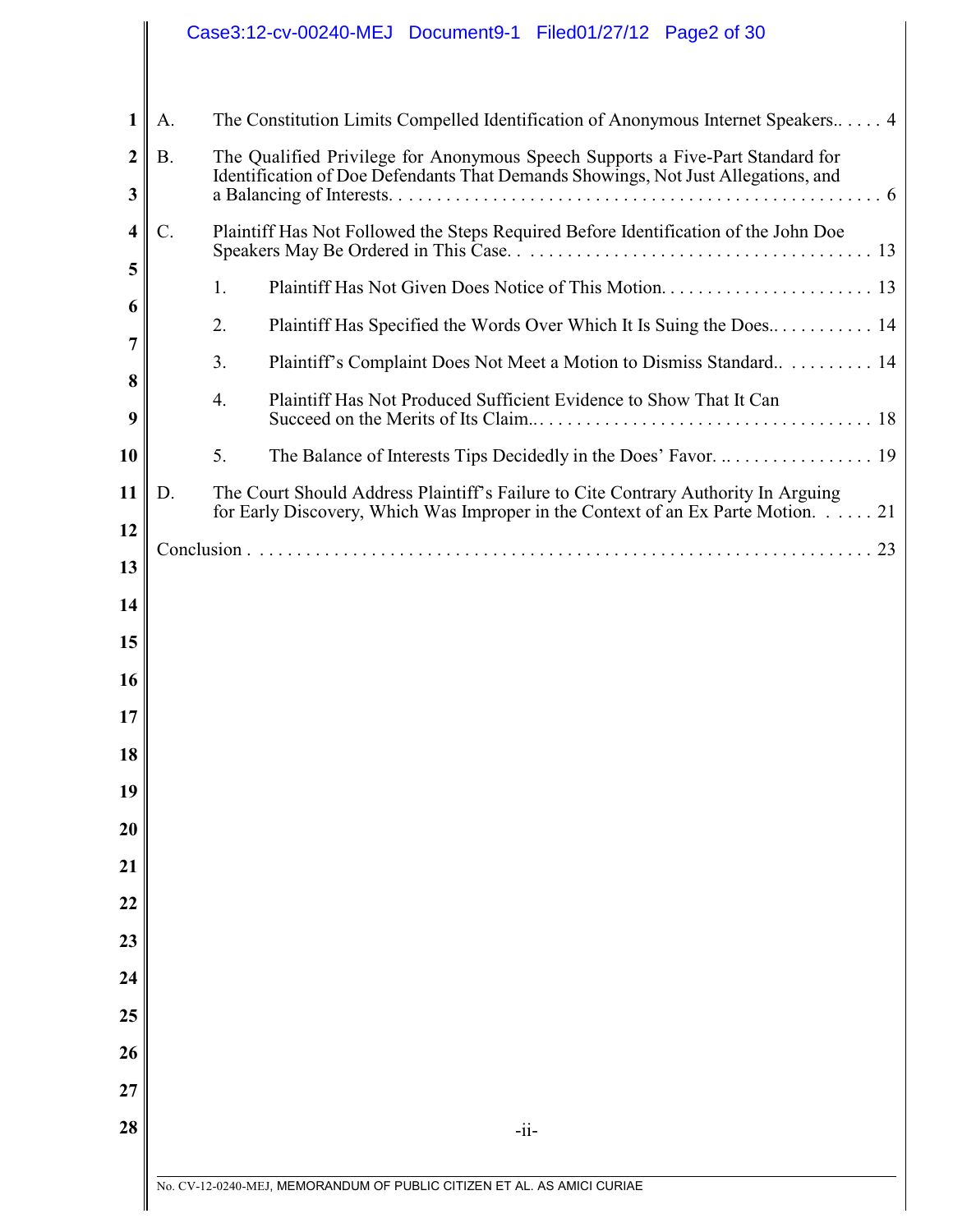|                         | Case3:12-cv-00240-MEJ Document9-1 Filed01/27/12 Page3 of 30             |
|-------------------------|-------------------------------------------------------------------------|
| 1                       | <b>TABLE OF AUTHORITIES</b>                                             |
| $\boldsymbol{2}$        | <b>CASES</b>                                                            |
| 3                       | Alvis Coatings v. Does,                                                 |
| 4<br>5                  | Anonymous Online Speakers v. United States District Court,              |
| 6                       | Art of Living v. Does 1-10,                                             |
| 7<br>8                  | In re Baxter,                                                           |
| $\boldsymbol{9}$<br>10  | Best Western Int'l v. Doe,                                              |
| 11                      | Bosley Medical Group v. Kremer,                                         |
| 12                      | Branch v. Tunnell,                                                      |
| 13<br>14                | Bursey v. United States,                                                |
| 15                      | Cedar Crest Health Center v. Bowen,                                     |
| 16<br>17                | Columbia Insurance Co. v. Seescandy.com,                                |
| 18                      | Dendrite International v. Doe,                                          |
| 19<br>$\boldsymbol{20}$ | Doe v. 2theMart.com,                                                    |
| 21                      | Doe v. Cahill,                                                          |
| 22<br>23                | Doe I and II v. Individuals whose true names are unknown,               |
| 24<br>25<br>26          | In re Does $1-10$ ,                                                     |
| $\overline{27}$<br>28   | $-iii-$                                                                 |
|                         | No. CV-12-0240-MEJ, MEMORANDUM OF PUBLIC CITIZEN ET AL. AS AMICI CURIAE |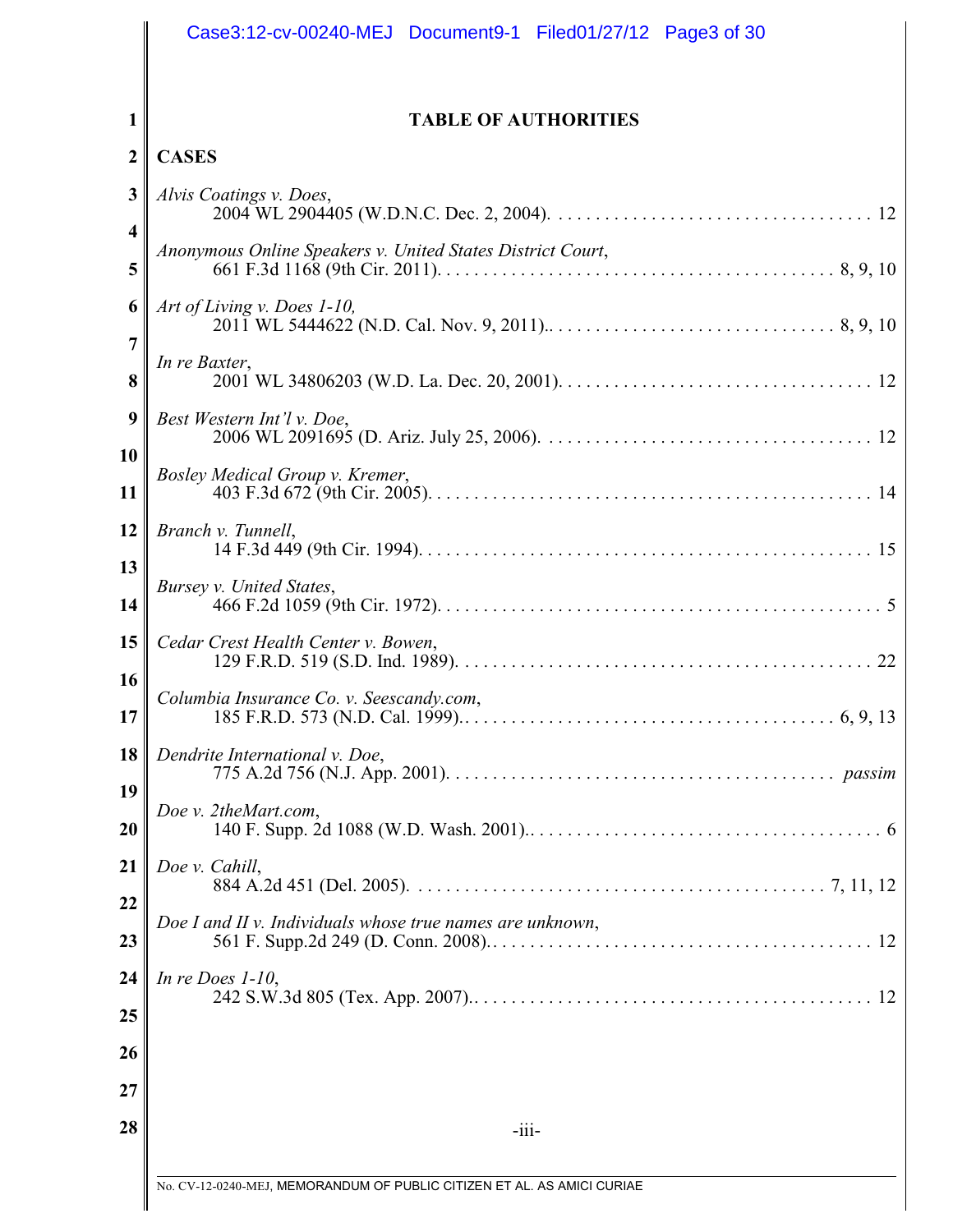|                                | Case3:12-cv-00240-MEJ Document9-1 Filed01/27/12 Page4 of 30            |
|--------------------------------|------------------------------------------------------------------------|
|                                |                                                                        |
| $\mathbf{1}$<br>$\overline{2}$ | Eagan by Keith v. Jackson,                                             |
| 3                              | Ealy v. Littlejohn,                                                    |
| $\overline{\mathbf{4}}$        | FEC v. Florida for Kennedy Committee,                                  |
| 5<br>6                         | Fodor v. Doe,                                                          |
| 7                              | Global Telemedia Int'l v. Doe 1,                                       |
| 8<br>9                         | Harte-Hanks Communications v. Connaughton,                             |
| 10                             | Highfields Capital Management v. Doe,                                  |
| 11<br>12                       | Howell by Goerdt v. Tribune Entertainment Co.,                         |
| 13                             | Incorp Services v. Does 1-10,                                          |
| 14<br>15                       | Independent Newspapers v. Brodie,                                      |
| 16                             | Interstate National Gas Co. v. Southern California Gas Co.,            |
| 17<br>18                       | Jack Russell Terrier Network of Northern Cal. v. American Kennel Club, |
| 19                             | Jones v. Flowers,                                                      |
| 20                             |                                                                        |
| 21                             | Jorgenson v. County of Volusia,                                        |
| 22                             | Koch Industries v. Doe,                                                |
| 23<br>24                       | Krinsky v. Doe 6,                                                      |
| 25                             | Maine Audubon Soc. v. Purslow,                                         |
| 26<br>27                       | Maxon v. Ottawa Publ'g Co.,                                            |
| 28                             | $-iv-$                                                                 |
|                                |                                                                        |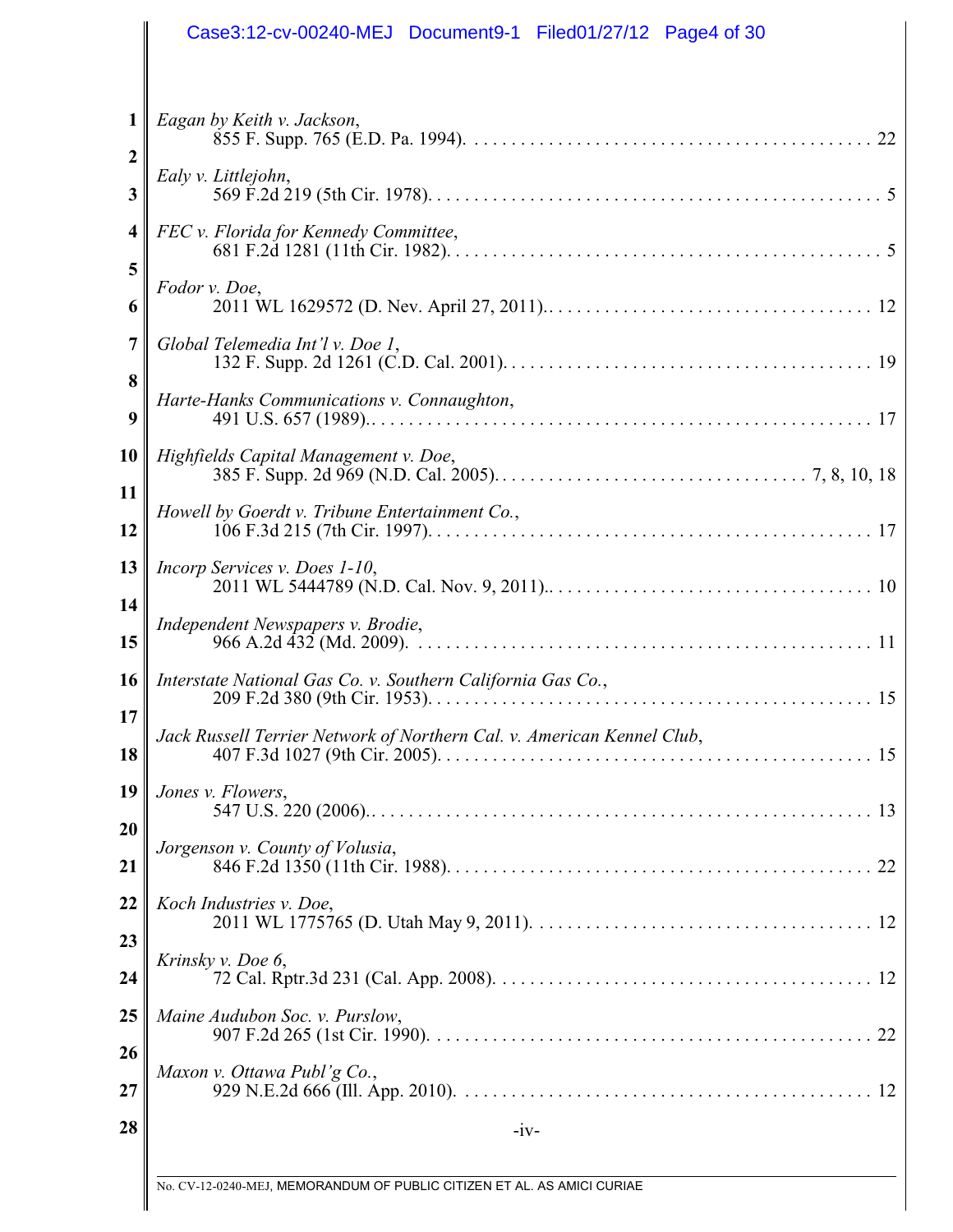|                  | Case3:12-cv-00240-MEJ Document9-1 Filed01/27/12 Page5 of 30             |
|------------------|-------------------------------------------------------------------------|
|                  |                                                                         |
| 1                | McIntyre v. Ohio Electric Cmsn.,                                        |
| $\mathbf 2$<br>3 | McMann v. Doe,                                                          |
| 4<br>5           | Menzies v. Doe,                                                         |
| 6                | Missouri ex rel. Classic III v. Ely,                                    |
| 7<br>8           | Mobilisa v. Doe,                                                        |
| 9                | Mortgage Specialists v. Implode-Explode Heavy Industries,               |
| 10<br>11         | New York Times v. Sullivan,                                             |
| 12               | Noble Resources Pte. v. Metinvest Holding,                              |
| 13<br>14         | O'Connor v. Superior Court,                                             |
| 15               | Openmind Solutions v. Does 1-39,                                        |
| <b>16</b><br>17  | Parrino v. FHP, Inc.,                                                   |
| 18               | Pilchesky v. Gatelli,                                                   |
| 19<br>20         | SaleHoo Group v. Doe,                                                   |
| 21               | Sandoz Pharmaceuticals Corp. v. Richardson-Vicks,                       |
| 22<br>23         | Sinclair v. TubeSockTedD,                                               |
| 24               | Software & Information Industrial Association v. Solers,                |
| 25<br>26         | Solano v. Playgirl,                                                     |
| 27               | Solers v. Doe,                                                          |
| 28               | $-V-$                                                                   |
|                  | No. CV-12-0240-MEJ, MEMORANDUM OF PUBLIC CITIZEN ET AL. AS AMICI CURIAE |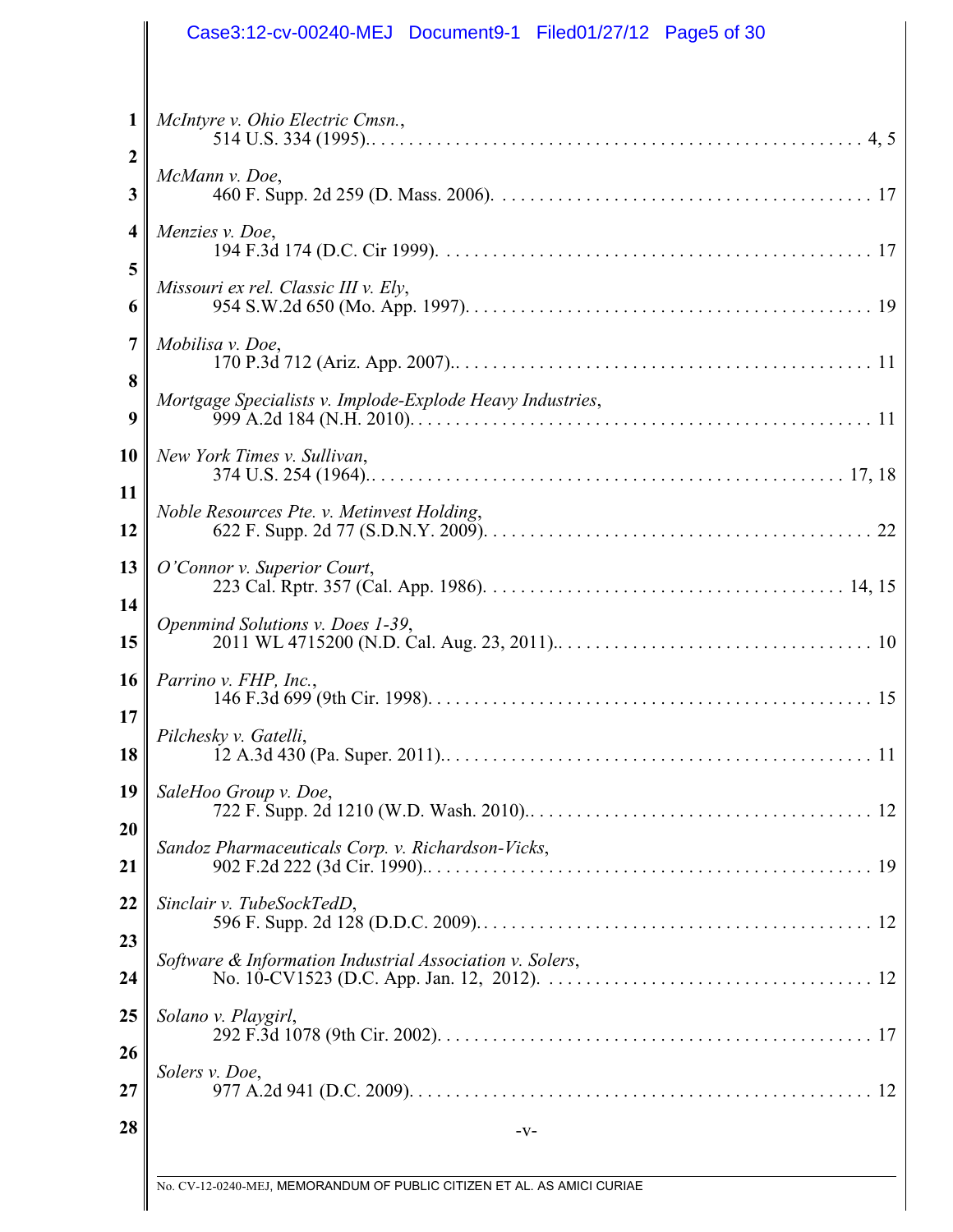|                       | Case3:12-cv-00240-MEJ Document9-1 Filed01/27/12 Page6 of 30               |
|-----------------------|---------------------------------------------------------------------------|
|                       |                                                                           |
| 1<br>$\boldsymbol{2}$ | Southland Sod Farms v. Stover Seed Co.,                                   |
| 3                     | Steam Press Holdings v. Teamsters Local 996,                              |
| 4<br>5                | USA Technologies v. Doe,                                                  |
| 6<br>7                | U.S. v. Toader,                                                           |
| 8                     | Wakefield v. Thompson,                                                    |
| 9<br>10               | <b>LEGISLATIVE MATERIALS AND RULES</b>                                    |
| 11                    | Lanham Act,<br>15 U.S.C. §§ 1051 et seq.                                  |
| 12<br>13              |                                                                           |
| 14                    |                                                                           |
| 15                    | <b>MISCELLANEOUS</b>                                                      |
| 16                    | Lessig, The Law of the Horse: What Cyber Law Might Teach,                 |
| 17                    |                                                                           |
| 18                    | Levy, Litigating Civil Subpoenas to Identify Anonymous Internet Speakers, |
| 19                    |                                                                           |
| 20                    |                                                                           |
| 21                    |                                                                           |
| 22<br>23              |                                                                           |
| 24                    |                                                                           |
| 25                    |                                                                           |
| 26                    |                                                                           |
| 27                    |                                                                           |
| 28                    | $-vi-$                                                                    |
|                       |                                                                           |
|                       | No. CV-12-0240-MEJ, MEMORANDUM OF PUBLIC CITIZEN ET AL. AS AMICI CURIAE   |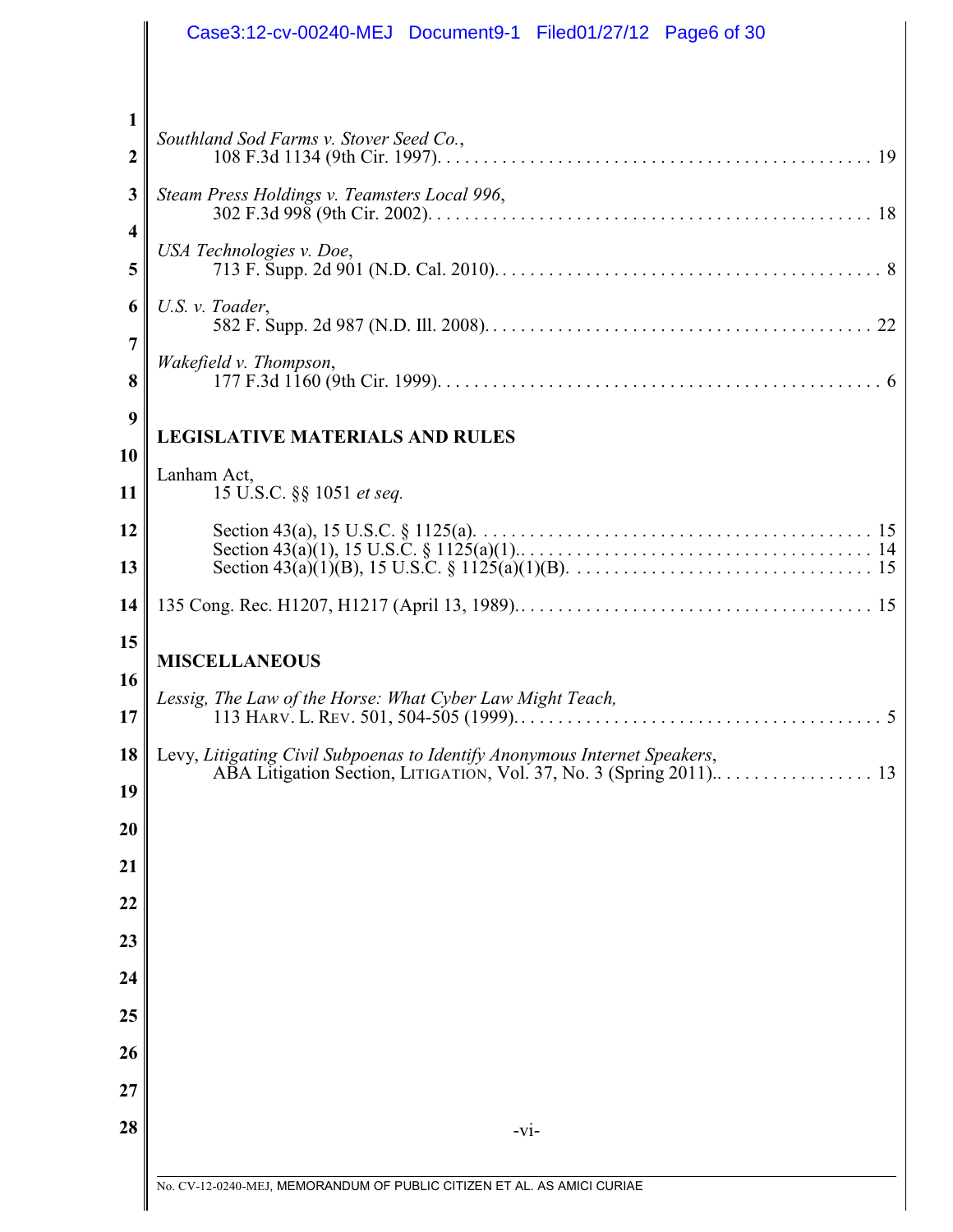### Case3:12-cv-00240-MEJ Document9-1 Filed01/27/12 Page7 of 30

**1 2 3 4 5 6 7 8 9 10 11 12** This case involves an issue which, until this week, had been addressed consistently in the Northern District of California, as well as by state appellate courts and federal trial courts across the country: What procedures apply, and what showings are required, when a plaintiff asserts a claim for defamation or some other wrong based on anonymous online speech and seeks to identify the anonymous speaker? Based on the well-accepted First Amendment right to speak anonymously, and recognizing that First Amendment rights cannot be infringed without a compelling state interest, before subpoenas to identify anonymous speakers are permitted, courts across the country insist that anonymous would-be defendants must be notified of the threat to their First Amendment right to speak anonymously and that would-be plaintiffs must make both a legal and an evidentiary showing of merit before government power may be deployed to identify anonymous critics. The courts then balance the interests of the plaintiff in securing relief from genuine harm based on a real violation of his rights, and of the defendant in remaining anonymous.

**13 14 15 16 17 18** Plaintiff Ron Paul 2012 Presidential Campaign Committee ("Paul Committee") has sued anonymous Internet bloggers over a YouTube video that denounces Jon Huntsman, formerly a rival candidate for the Republican presidential nomination. The gist of the video is that Huntsman is "weak on China" because he speaks Mandarin and has adopted Chinese children; in one particularly vicious moment, the video raises a question about whether Hunstman really adopted those children. The video closes with a screen that reads

**19 20**

#### American Values and Liberty Vote Ron Paul

**21 22 23 24 25 26** and was posted under the pseudonym NHLiberty4Paul. The video can be viewed on YouTube at http://www.youtube.com/user/NHLiberty4Paul/videos. Paul Committee's lawsuit contends that Mr. Paul never authorized the use of his name on the video, and that authorization was, in fact, required because members of the public will assume that Paul Committee issued the video. Consequently, Paul Committee alleges that the posting infringes the common law trademark in his name (Count I), is false advertising (Count II), and defames him (Count III).

Shortly after filing the complaint, plaintiff moved for leave to take early discovery, citing a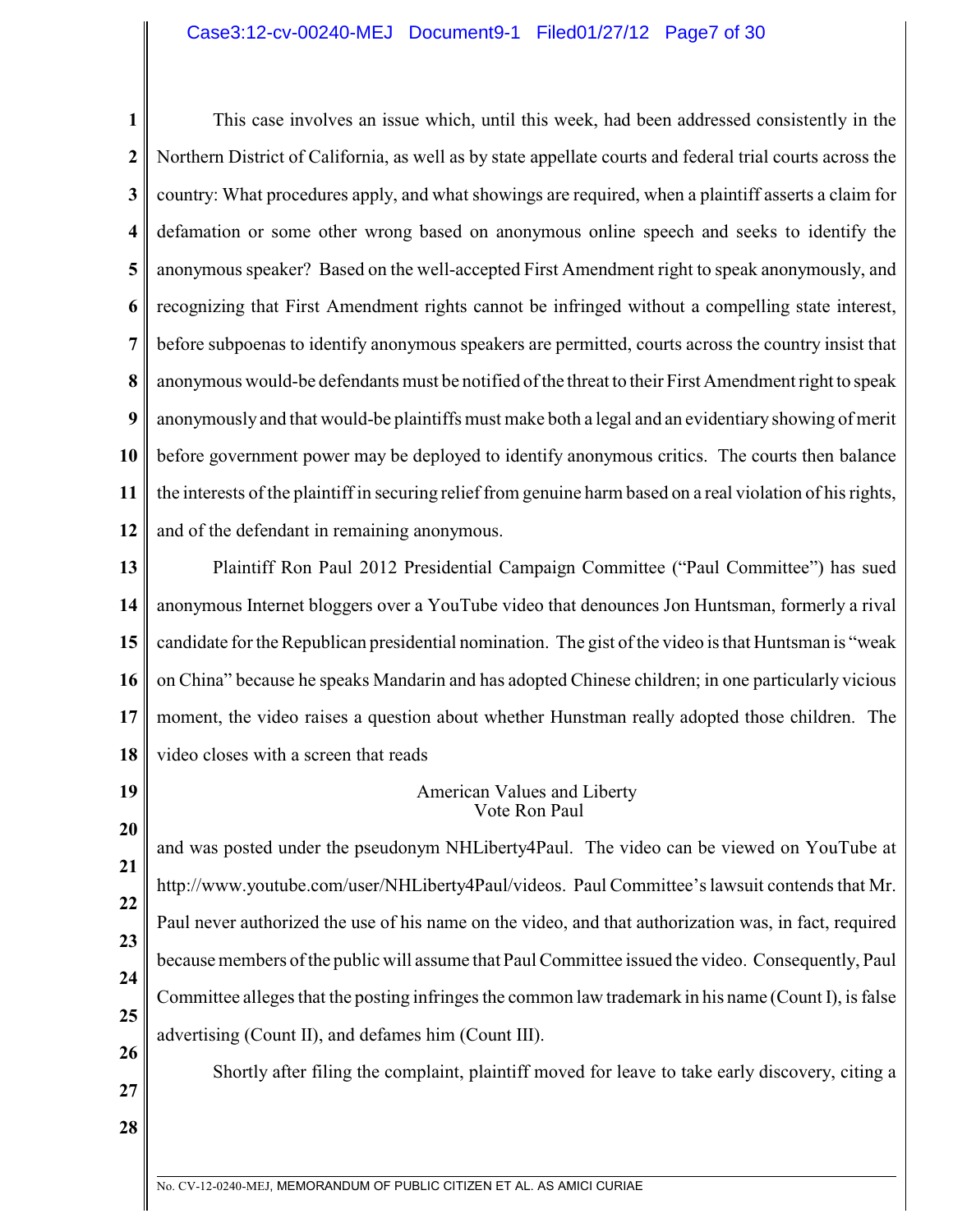### Case3:12-cv-00240-MEJ Document9-1 Filed01/27/12 Page8 of 30

**1 2 3 4 5 6 7 8 9 10 11 12 13 14** series of decisions in which courts have allowed pro se prisoners suing over mistreatment at the hands of police or prison officers to use discovery to identify officers named only as Doe defendants, as well as a few unreported orders allowing discovery to identify anonymous defendants who used file-sharing software to download copyrighted sound recordings. But plaintiff made no mention of wellestablished precedent in state and federal courts throughout the United States, including in this district, that requires a court to balance a plaintiff's interest in proceeding with a valid lawsuit against the First Amendment right of anonymous speakers to retain their anonymity by requiring plaintiffs to produce evidence—not mere allegations in a complaint—showing that there is a realistic chance that the lawsuit will be successful. Amici, who have played a leading role in developing the national consensus standard regarding the test for identifying anonymous Internet speakers, and have also been deeply involved in cases involving claims of trademark infringement as well as defamation, submit this brief to explain why the motion was properly denied but to urge the Court to clarify its January 25 order setting the standard that will apply to future attempts to pursue discovery, both for the benefit of the parties here and to maintain a uniform standard in this district.

**15**

# **INTEREST OF AMICI CURIAE**

**16 17 18 19 20 21 22 23 24 25 26 27** As more fully set forth in the motion for leave to file as amici curiae, Public Citizen is a consumer advocacy organization, the Digital Media Law Project is an organization dedicated to providing education and legal resources for online speakers, and the ACLU and Electronic Frontier Foundation are civil liberties organizations. Amici work on a range of issues, including the right of Internet users to speak anonymously so long as they have done no wrong. Since the turn of the century, amici have sought to encourage the development of First Amendment precedent requiring courts to cast a skeptical eye on subpoenas that seek to compel the identification of anonymous Internet speakers, and they have been involved in many of the major cases in which the standard for deciding whether to allow or to enforce such subpoenas has been established. Amici have also been involved in many cases in which Internet critics have been improperly sued for trademark violations simply because they used the names of companies about which they wanted to express their views. This experience makes amici uniquelywell equipped to explain why and how this Court should clarify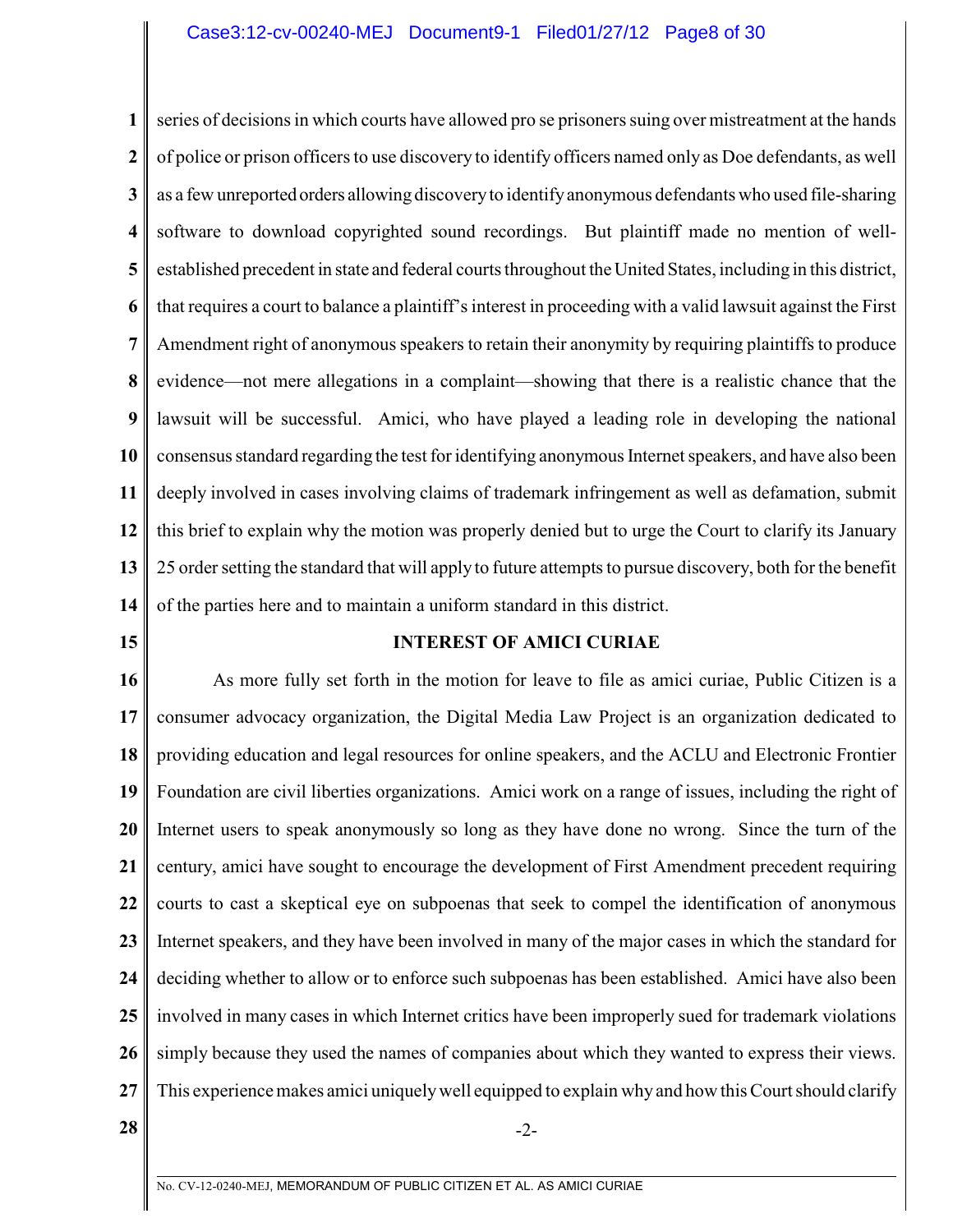**1 2** the standards for unmasking anonymous online critics of public figures and why this particular motion for early discovery was properly denied.

**3**

### **SUMMARY OF ARGUMENT**

**4 5 6 7 8 9 10 11** Federal and state courts throughout the country have applied well-accepted First Amendment principles to cases such as this one by following the so-called *Dendrite*<sup>1</sup> test to decide when to allow discovery to identify anonymous Internet speakers. Under that test, which has repeatedly been endorsed by district judges in this District, anonymous would-be defendants must be notified of the threat to their First Amendment right to speak anonymously, would-be plaintiffs must make both a legal and an evidentiary showing of merit before government power may be deployed to identify anonymous critics, and the court must balance the interests of the plaintiff in securing relief from genuine harm based on a real violation of his rights, and of the defendant in remaining anonymous.

**12 13 14 15 16 17 18 19 20 21** The principal advantage of the *Dendrite* test is its flexibility. It balances the interests of the plaintiff who claims to have been wronged against the interest in anonymity of the Internet speaker who claims to have done no wrong. In that way, it provides for a preliminary determination based on a case-by-case, individualized assessment of the equities. It avoids creating a false dichotomy between protection for anonymity and the right of victims to be compensated for their harms. It ensures that online speakers who engage in flagrant infringement of intellectual property rights or who make actionable statements about public figures, companies, or private individuals will not be immune from identification and from legal responsibility. At the same time, the standard helps ensure that persons with legitimate reasons for using others' intellectual property, or for criticizing public figures, will be allowed to maintain the secrecy of their identity as the First Amendment allows.

**22 23 24 25** The *Dendrite* test also has the advantage of discouraging lawsuits whose real objective is the "outing" of anonymous speakers. In the first few years of the Internet, thousands of lawsuits were filed seeking to identify online speakers, and enforcement of subpoenas was almost automatic. Internet Service Providers ("ISPs") reported staggering statistics about the number of subpoenas they

**26**

*P Dendrite Int'l v. Doe, 775 A.2d 756 (N.J. App. 2001).* 

**28**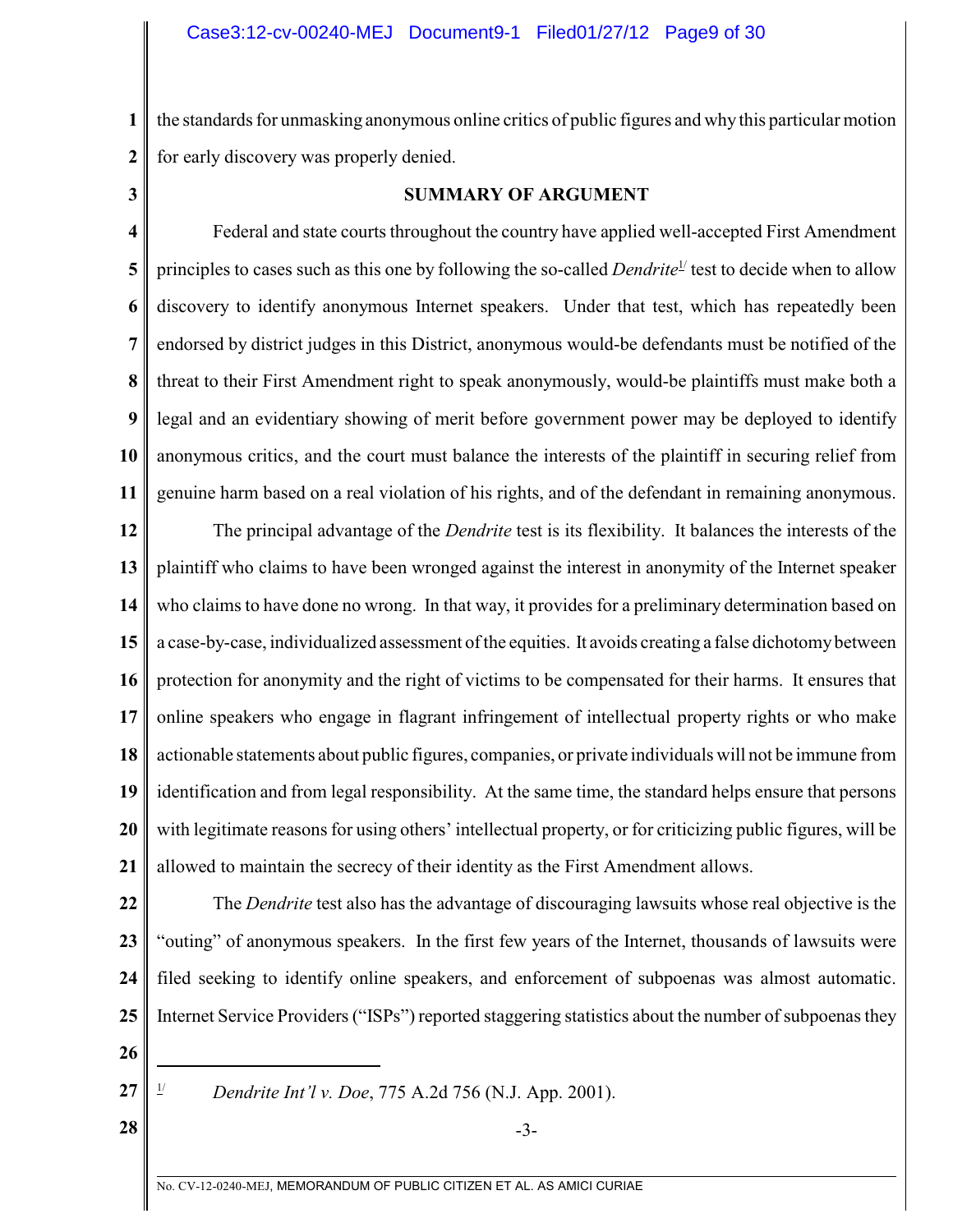### Case3:12-cv-00240-MEJ Document9-1 Filed01/27/12 Page10 of 30

**1 2 3 4 5 6 7** received. Although no firm numbers can be cited, experience leads amici to believe that the number of suits being filed to identify online speakers dropped after *Dendrite* was decided. Decisions that adopted strict legal and evidentiary standards for defendant identification sent a signal to would-be plaintiffs and their counsel to stop and think before they sue. At the same time, the identification of many online speakers, and publicity about verdicts against formerly anonymous defendants, discouraged some would-be posters from indulging in the sort of Wild West behavior that once prevailed.

No. CV-12-0240-MEJ, MEMORANDUM OF PUBLIC CITIZEN ET AL. AS AMICI CURIAE **8 9 10 11 12 13 14 15 16 17 18 19 20 21 22 23 24 25 26 27 28**  $\parallel$ There is a particular need to apply a test protective of anonymous speech in this case, because the speech at issue—commentary on the presidential candidacy of a former governor and ambassador, and advocacy of a Congressman's presidential candidacy—is pure political speech, which is at the core of the protections of the First Amendment. Given the intensity of media and blogger scrutiny of those who speak during elections, the speakers may well worry about the consequences of having made a video that managed to offend two different candidates for President. Moreover, in light of statements that Paul Committee has made about the video—suggesting that the Huntsman campaign issued the video itself in order to seek sympathy for its candidate while casting aspersions on Mr. Paul—identification ofthe Does is likely to be just the beginning of a court-compelled inquisition into the Does' motives and political ties. Citizens should not have to pay so high a price for having expressed views about candidates for the office of President of the United States. **ARGUMENT A. The Constitution Limits Compelled Identification of Anonymous Internet Speakers.** The Supreme Court holds that the First Amendment protects the right to speak anonymously: [A]n author is generally free to decide whether or not to disclose his or her true identity. The decision in favor of anonymity may be motivated by fear of economic or official retaliation, by concern about social ostracism, or merely by a desire to preserve as much of one's privacy as possible. Whatever the motivation may be . . . the interest in having anonymous works enter the marketplace of ideas unquestionably outweighs any public interest in requiring disclosure as a condition of entry. Accordingly, **an author's decision to remain anonymous, like other decisions concerning omissions or additions to the content of a publication, is an aspect of the freedom of speech protected by the First Amendment**. \* \* \*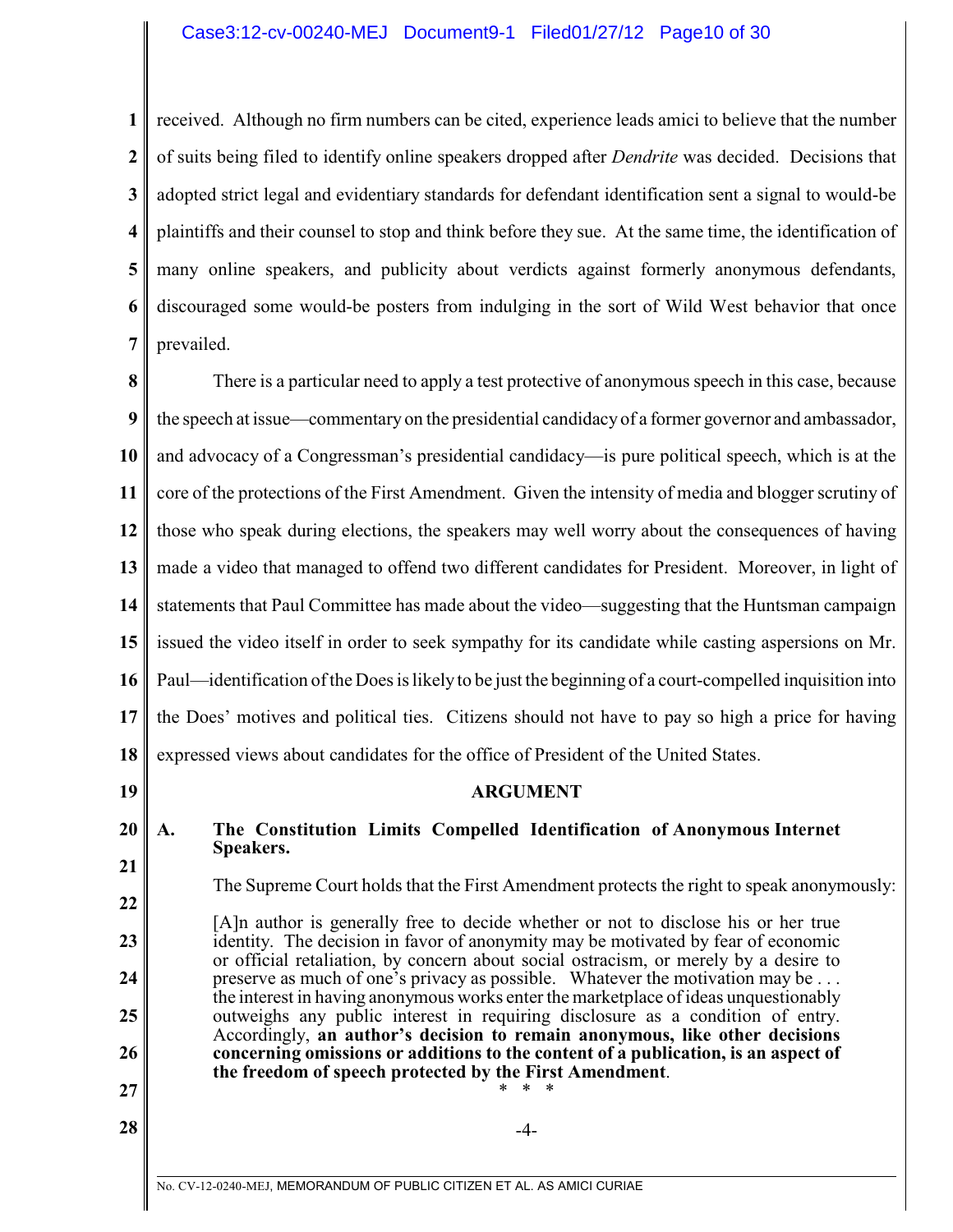# Case3:12-cv-00240-MEJ Document9-1 Filed01/27/12 Page11 of 30

Under our Constitution, anonymous pamphleteering is not a pernicious, fraudulent practice, but an honorable tradition of advocacy and of dissent.

*McIntyre v. Ohio Elec. Comm'n*, 514 U.S. 334, 341-342, 356 (1995) (emphasis added).

Internet speakers may choose to speak anonymously for a variety of reasons. They may wish to avoid having their views stereotyped according to their racial, ethnic or class characteristics, or their gender. They may be associated with an organization but want to express an opinion of their own, without running the risk that, despite the standard disclaimer against attribution of opinions to the group, readers will assume that the group feels the same way. They may want to say or imply things about themselves that they are unwilling to disclose otherwise. And they may wish to say things that might make other people angry and stir a desire for retaliation.

**11 12 13 14 15 16 17 18 19 20** Although the Internet allows anonymous communication, it creates an unparalleled capacity to monitor every speaker and to discover his or her identity. Because of the Internet's technology, any speaker who sends an e-mail or visits a website leaves an electronic footprint that, if saved by the recipient, starts a path that can be traced back to the original sender. *See* Lessig, *The Law of the Horse: What Cyber Law Might Teach*, 113 HARV.L.REV. 501, 504-505 (1999). Thus, anybody with enough time, resources and interest, if coupled with the power to compel disclosure of the information, can learn who is saying what to whom. To avoid the Big Brother implications of unlimited enforcement of such power to uncover the identities of anonymous Internet speakers who have done nothing but exercise their First Amendment rights, the law must allow such subpoenas only where the party seeking disclosure can make some evidentiary showing that the lawsuit has actual merit, and when the balance of the parties' interests warrants such disclosure.

**22 23 24 25 26 27** The courts have recognized the serious chilling effect that subpoenas seeking to identify anonymous speakers can have on dissenters and the First Amendment interests that are implicated by such subpoenas. *E.g.*, *FEC v. Florida for Kennedy Committee*, 681 F.2d 1281, 1284-1285 (11th Cir. 1982); *Ealy v. Littlejohn*, 569 F.2d 219, 226-230 (5th Cir. 1978); *Bursey v. United States*, 466 F.2d 1059, 1084-1086 (9th Cir. 1972). As one court said in refusing to order identification of anonymous Internet speakers whose identities were allegedly relevant to the defense against a

**21**

**1**

**2**

**3**

**4**

**5**

**6**

**7**

**8**

**9**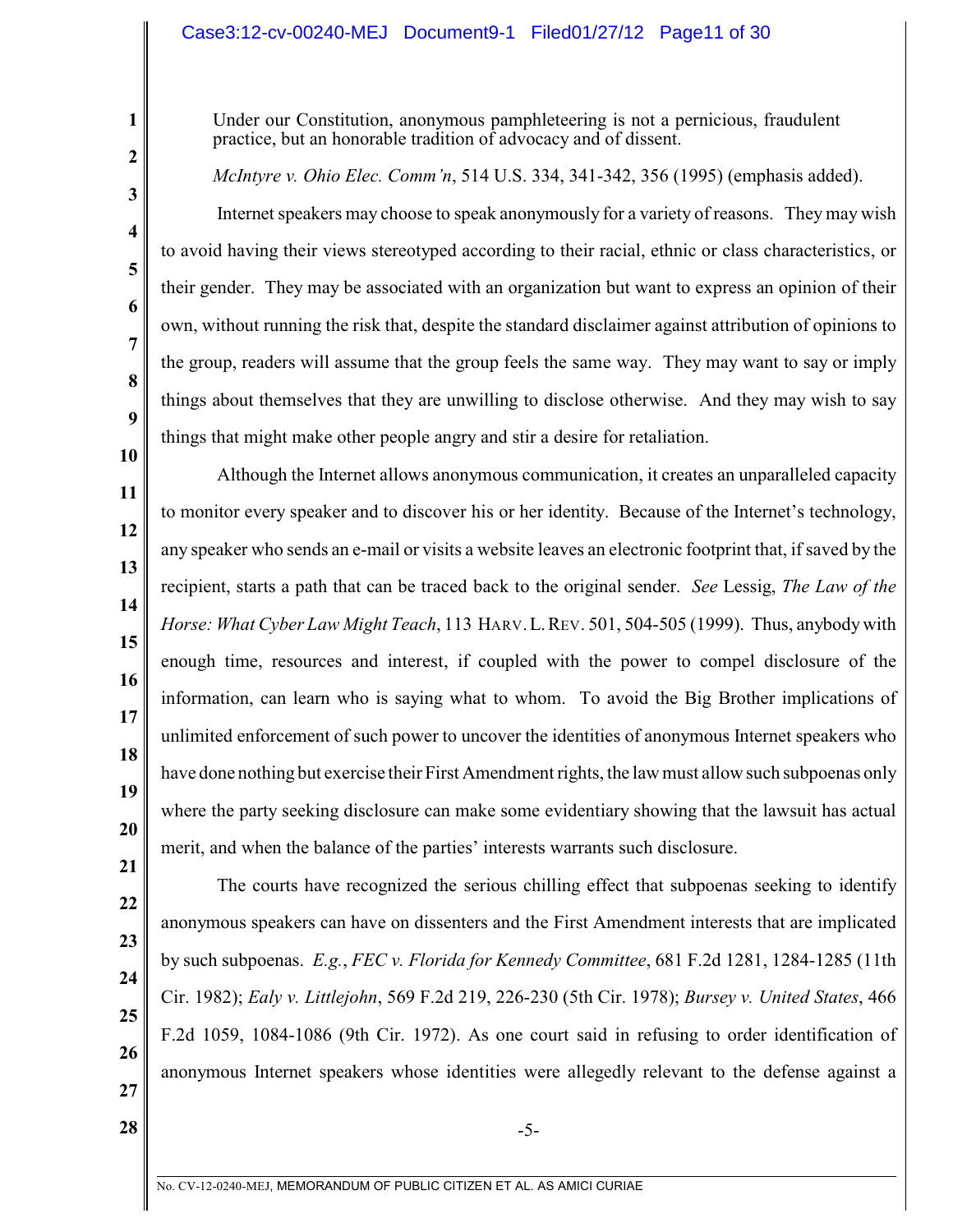**1 2 3 4 5 6 7 8 9 10 11 12 13 14 15 16 17 18 19 20 21 22 23 24 25 26 27 28**  $\parallel$ shareholder derivative suit, "If Internet users could be stripped of that anonymity by a civil subpoena enforced under the liberal rules of civil discovery, this would have a significant chilling effect on Internet communications and thus on basic First Amendment rights." *Doe v. 2theMart.com*, 140 F. Supp.2d 1088, 1093 (W.D. Wash. 2001). Courts in this district have written along the same lines: People are permitted to interact pseudonymously and anonymously with each other so long as those acts are not in violation of the law. This ability to speak one's mind without the burden of the other party knowing all the facts about one's identity can foster open communication and robust debate. . . . **People who have committed no wrong should be able to participate online without fear that someone who wishes to harass or embarrass them can file a frivolous lawsuit and thereby gain the power of the court's order to discover their identities**. *Columbia Insurance Co. v. Seescandy.com*, 185 F.R.D. 573, 578 (N.D. Cal. 1999) (emphasis added). **B. The Qualified Privilege for Anonymous Speech Supports a Five-Part Standard for Identification of Doe Defendants That Demands Showings, Not Just Allegations, and a Balancing of Interests.** Amici fully appreciate and support the line of appellate cases cited by plaintiff in its motion for leave to take early discovery; these cases allow pro se prisoners to use discovery to identify police officers or prison personnel who participate in activities that violate the prisoner's civil rights, but who often cannot be identified before suit is filed. Similarly, it is not uncommon for litigants bringing non-constitutional tort claims, such as those arising out of workplace injuries, to require discovery to identify the maker of the machine that injured them. But in those cases, there is no significant legal interest that is violated by an identification order, and hence discovery in those cases is fairly routine. Even when no speech is involved, the Ninth Circuit decision cited by plaintiff's ex parte motion (at 4) denies discovery when "it is clear that the complaint would be dismissed on other grounds." *Wakefield v. Thompson*, 177 F.3d 1160, 1163 (9th Cir. 1999). But the First Amendment right to speak anonymously, and the danger of a chilling effect if the mere filing of a notice-pleading complaint is a ticket to identify the plaintiff's critics, have led courts to recognize that the mere fact that a plaintiff has filed a lawsuit over particular speech does not create a compelling government interest in taking away the defendant's anonymity. The challenge for courts is to find a standard that makes it neither too easy nor too hard to identify anonymous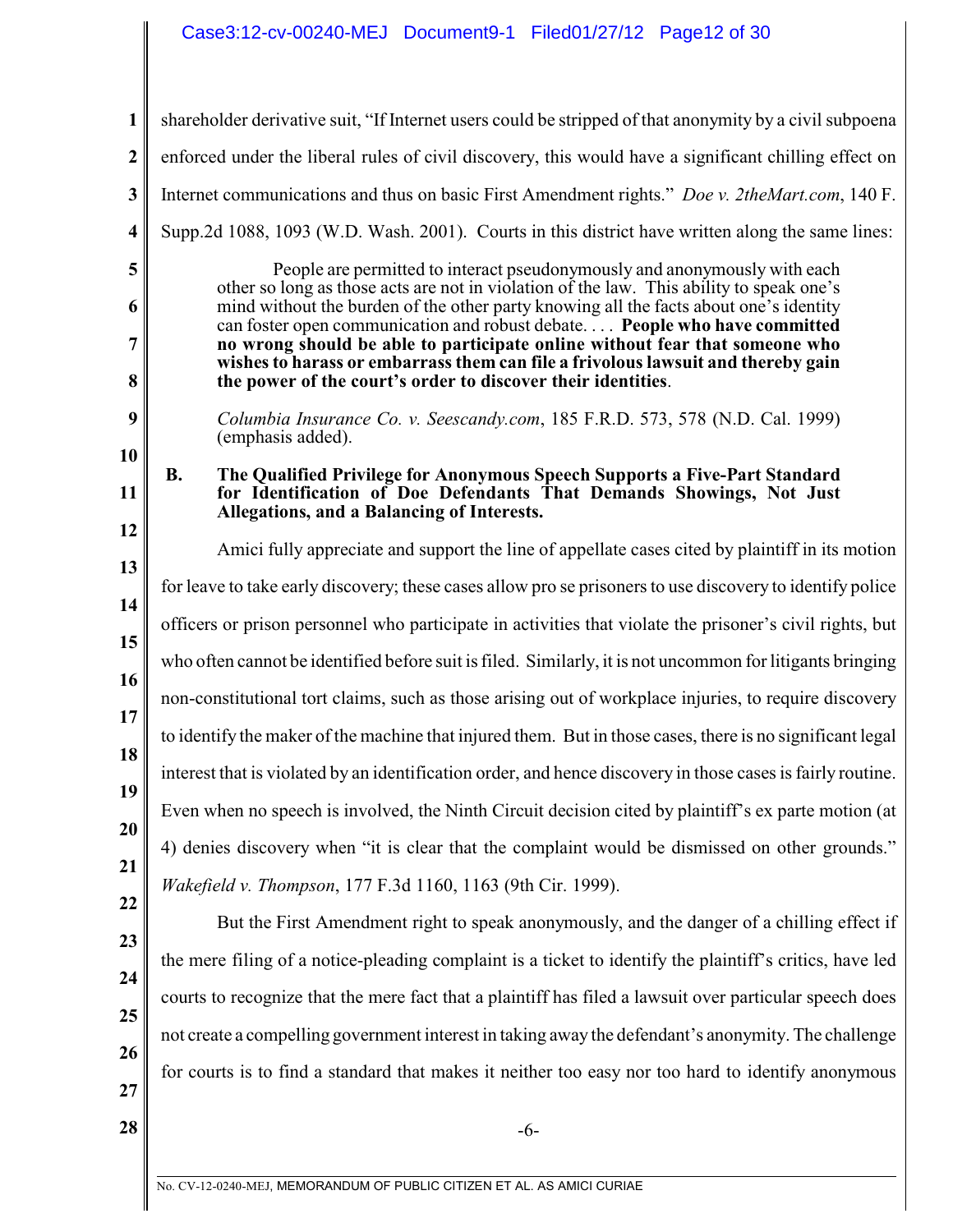# Case3:12-cv-00240-MEJ Document9-1 Filed01/27/12 Page13 of 30

| 1                | speakers. Setting the bar "too low will chill potential posters from exercising their First Amendment                                                                                                         |
|------------------|---------------------------------------------------------------------------------------------------------------------------------------------------------------------------------------------------------------|
| $\boldsymbol{2}$ | right to speak anonymously. The possibility of losing anonymity in a future lawsuit could intimidate                                                                                                          |
| 3                | anonymous posters into self-censoring their comments or simply not commenting at all." Doe v.                                                                                                                 |
| 4                | Cahill, 884 A.2d 451, 457 (Del. 2005). Yet setting the bar too high will make it impossible for                                                                                                               |
| 5                | plaintiffs with perfectly valid claims to identify wrongdoers and proceed with their cases.                                                                                                                   |
| 6                | Court have drawn on the media's privilege against revealing sources in civil cases to enunciate                                                                                                               |
| 7                | a similar rule protecting against the identification of anonymous Internet speakers. The leading                                                                                                              |
| 8                | decision on this subject, <i>Dendrite v. Doe</i> , 775 A.2d 756 (N.J. App. 2001), which has been embraced                                                                                                     |
| $\boldsymbol{9}$ | by several district judges in the Northern District of California, established a five-part standard that                                                                                                      |
| 10               | has been followed or adapted throughout the country:                                                                                                                                                          |
| 11               | Give Notice: Courts require the plaintiff (and sometimes the ISP) to provide<br>1.<br>reasonable notice to the potential defendants and an opportunity for them to defend                                     |
| 12               | their anonymity before issuance of any subpoena.                                                                                                                                                              |
| 13               | Require Specificity: Courts require the plaintiff to allege with specificity the<br>2.<br>speech or conduct that has allegedly violated its rights.                                                           |
| 14<br>15         | Ensure Facial Validity: Courts review each claim in the complaint to ensure<br>3.<br>that it states a cause of action upon which relief may be granted based on each<br>statement and against each defendant. |
| 16<br>17         | Require An Evidentiary Showing: Courts require the plaintiff to produce<br>4.<br>evidence supporting each element of its claims.                                                                              |
| 18<br>19         | Balance the Equities: Weigh the potential harm (if any) to the plaintiff from<br>5.<br>being unable to proceed against the harm to the defendant from losing the First<br>Amendment right to anonymity.       |
| 20               | <i>Id.</i> at 760-61.                                                                                                                                                                                         |
| 21               | Several cases in this district followed <i>Dendrite</i> strictly; until this Court's ruling on the ex parte                                                                                                   |
| 22               | motion, no case in this district had ever applied a motion to dismiss standard, rather than a higher                                                                                                          |
| 23               | standard, to decide whether to identify an anonymous noncommercial speaker accused of denigrating                                                                                                             |
| 24               | the plaintiff. The leading opinion was authored by Magistrate Judge Wayne Brazil in <i>Highfields</i>                                                                                                         |
| 25               | Capital Mgmt. v. Doe, 385 F. Supp.2d 969, 976 (N.D. Cal. 2005), and adopted by Judge Chesney.                                                                                                                 |
| 26               | That case involved postings on a Yahoo! message board about Highfields, the largest shareholder in                                                                                                            |
| 27               | a company called Silicon Graphics ("SGI"), including a number of comments that purported to be                                                                                                                |
| 28               | $-7-$                                                                                                                                                                                                         |
|                  |                                                                                                                                                                                                               |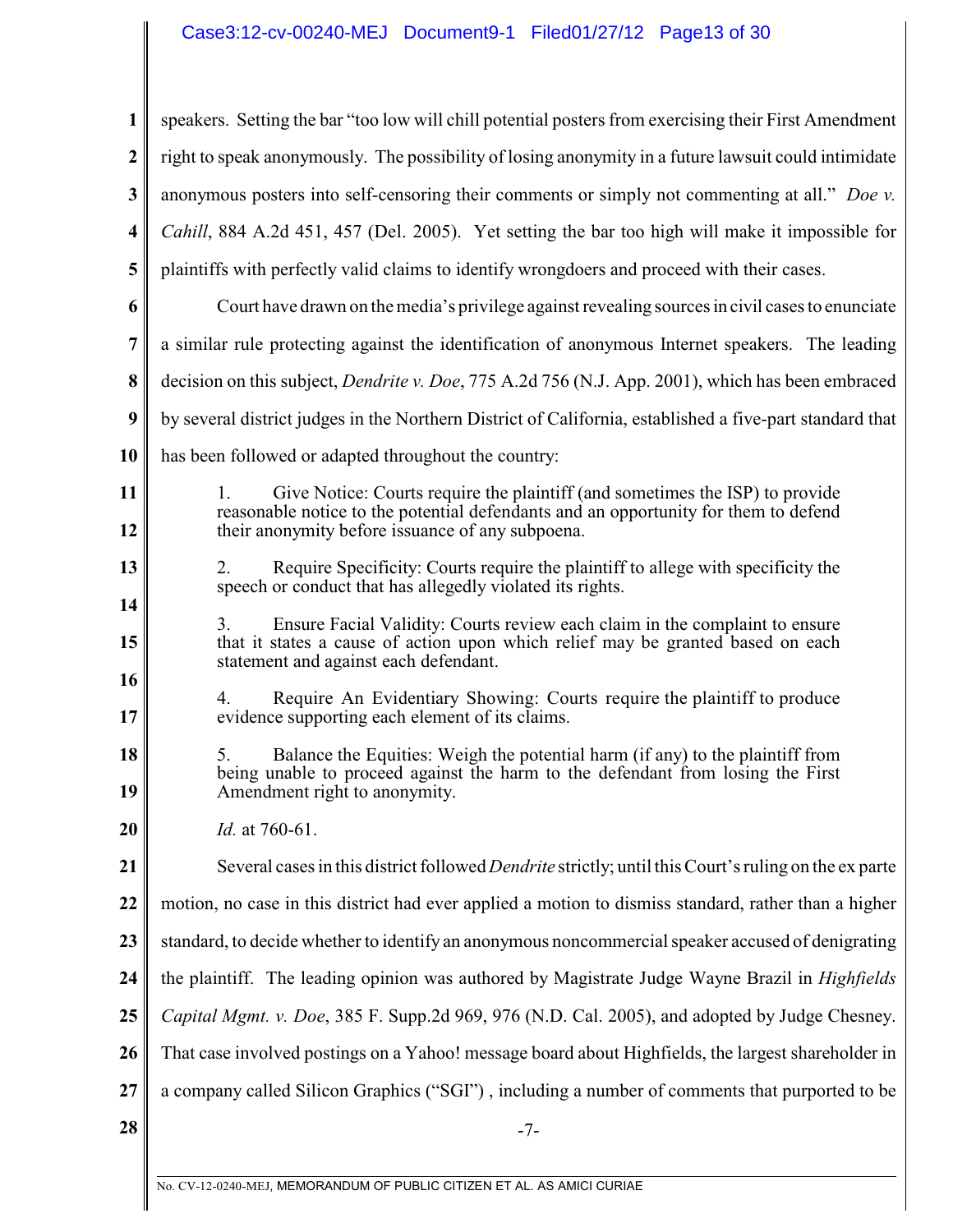### Case3:12-cv-00240-MEJ Document9-1 Filed01/27/12 Page14 of 30

**1 2 3 4 5 6 7 8 9 10 11 12** authored by Highfields, in a context mocking both Highfields and SGI. Highfields's complaint cited various theories of defamation, commercial disparagement, and unfair competition, as well as a variety of state and federal trademark claims, but the court refused to allow discovery to identify the anonymous posters. Judge Brazil's opinion squarely endorsed the *Dendrite* analysis and held that there was insufficient evidence of likely confusion, of false statements of fact, or of damage to the plaintiff. *Id.* at 977-989. But even if there had been some proof of wrongdoing, Judge Brazil recommended quashing the subpoena because there was little reason to believe that any possibly wrongful conduct had harmed the plaintiff and because the right to post anonymous criticisms of publicly traded companies was too important to be sacrificed in such a case; consequently, the balance of harms tipped decidedly in favor of retaining anonymity. *Highfields* was followed by *USA Technologies v. Doe*, 713 F. Supp.2d 901 (N.D. Cal. 2010), where the plaintiff claimed both defamation and federal securities law violations.

**13 14 15 16 17 18 19 20 21 22** Most recently, in *Art of Living v. Does 1-10,* 2011 WL 5444622 (N.D. Cal. Nov. 9, 2011), Magistrate Judge Lloyd initially denied application of the *Dendrite* standard because Art of Living had sued for copyright infringement, and many cases about illegal downloading had, in Judge Lloyd's view, created a "copyright exception" to *Dendrite.* Judge Koh overruled Judge Lloyd's decision, holding that the speech in the downloading cases is barely speech at all, but that the Does in *Art of Living* had been sued for committing copyright infringement in the course of criticizing an international religious group which was, if not political speech, comparable to political speech in its degree of First Amendment protection. Consequently, Judge Koh concluded, the nature of the Does' speech commanded application of the *Highfields Capital* (and thus *Dendrite*) approach rather than the more permissive standard applied in the illegal downloading cases.

**23**

**24 25 26 27** The propriety of applying such a balancing test is confirmed by strong dictum in the Ninth Circuit's decision in *Anonymous Online Speakers v. United States District Court*, 661 F.3d 1168 (9th Cir. 2011). Plaintiff there brought a variety of claims against a rival, including defamation and tortious interference both with business relations and with contract. After discovery to identify Doe speakers connected with the rival was denied in part and granted in part, both sides sought mandamus.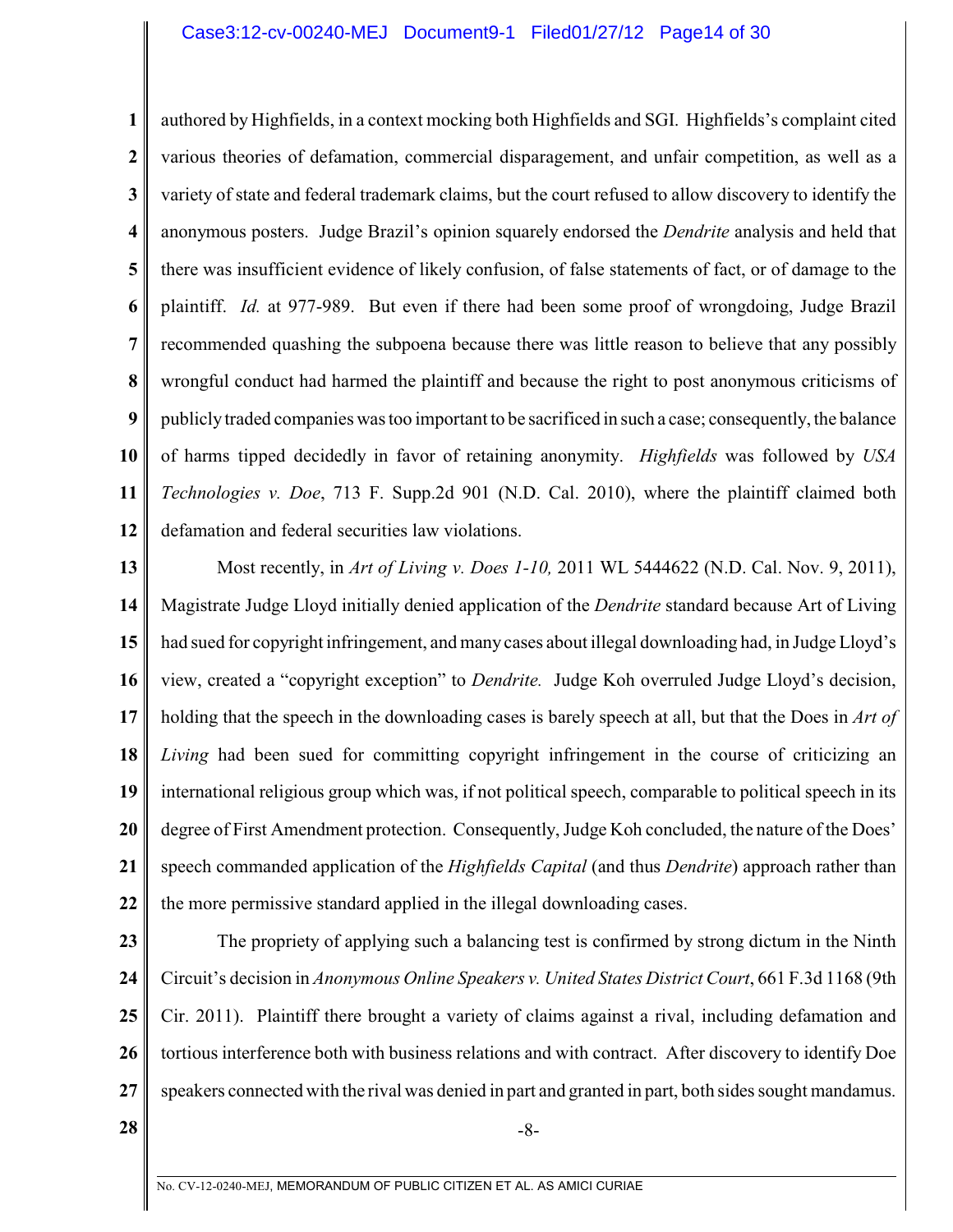# Case3:12-cv-00240-MEJ Document9-1 Filed01/27/12 Page15 of 30

**1 2 3 4 5 6 7 8 9 10 11 12** Strictly speaking the Ninth Circuit's opinion does not determine the precise standard to be applied in future cases because, on mandamus, the court of appeals reviews only for clear error. However, in deciding that the trial court did not commit clear error in ruling that there had been a sufficient evidentiary showing and hence granting discovery into the identity of three of the defendants, the Ninth Circuit said that the court below had "appropriately considered the important value of anonymous speech balanced against a party's need for relevant discovery in a civil action." *Id.* at 1176. Moreover, in dicta, the Court expressed approval of a heightened standard to determine when discovery is appropriate to determine a speaker's identity when political speech is involved. *Id.* at 1176-1177. Although *Anonymous Online Speakers* does not hold that the requirement of proof of a factual basis must be applied by district courts in the Ninth Circuit, it surely suggests that in the context of the highly political speech at issue in this case, it would approve application of such a requirement.

**13 14 15 16 17 18 19 20 21 22 23** A pre-*Dendrite* ruling in this district also confirms the need to consider evidence. *Columbia Insurance Co. v. Seescandy.com*, 185 F.R.D. 573, 578 (N.D. Cal. 1999). In that case, which was cited in Wednesday's order from this Court, the claim was that the anonymous registrant of certain domain names infringed the plaintiff's trademark to force plaintiff to pay for the names. *Id.* at 579. Although the opinion articulated a motion to dismiss standard, its ultimate ruling depended on the consideration of evidence. The court explained that defendant had sent the plaintiff copies of thirty-one emails that defendant had received requesting plaintiff's products: "[M]ost importantly, plaintiff can show actual confusion, courtesy of the 31 emails . . .. Evidence of actual confusion is strong proof of the fact of likelihood of confusion. . . . Plaintiff's showing is sufficient to demonstrate that the Kumar defendants have committed an unlawful act for which a federal cause of action can subsist." *Id.* at 580 (punctuation and citation omitted). $2^{2}$ 

**24**

**27**

-9-

**<sup>25</sup> 26**

 $\frac{2}{7}$  There was a similar disconnect between what the trial court said and what the trial court did in *Dendrite* itself—the judge articulated a motion to dismiss standard (page 6 of his opinion), but in fact considered evidence in denying the plaintiff's motion for leave to take early discovery. (at pages 12, 13, 16, 19) (Opinion at http://cyberslapp.org/documents/Dendrite SuperiorCourtOpinion.pdf). This disconnect was one of Dendrite's arguments on appeal; the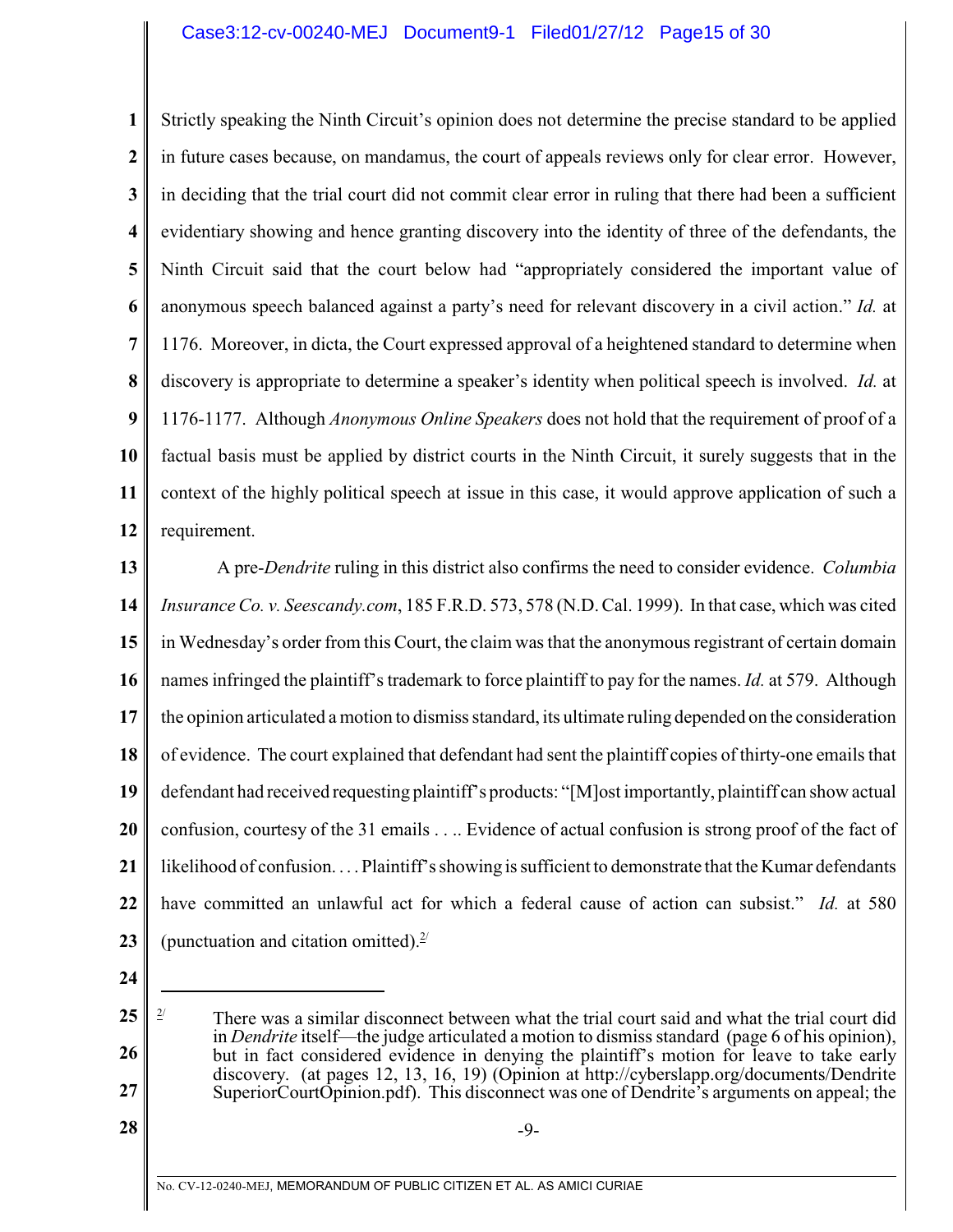### Case3:12-cv-00240-MEJ Document9-1 Filed01/27/12 Page16 of 30

**1 2 3 4 5 6 7 8 9 10 11** The two cases applying a motion to dismiss standard that the Court cited in its January 25 ruling are each very different from this case. Those differences reveal why Judge Koh declined to use those cases' motion to dismiss standard in *Art of Living.* Both decisions were issued in response to ex parte motions for early discovery to identify "anonymous Internet users" whose speech interests pale by comparison to the speech interest in this case. In *Art of Living*, Judge Koh explained that the attempted equation of cases involving critics with the downloading cases is inconsistent with the Ninth Circuit's determination in *Anonymous Online Speakers* that it is the nature of the speech at issue that determines the proper standard for assessing early discovery to identify the speakers. Allegedly displaying one's favorite songs for downloading by others, whether legal or illegal, simply does not involve the sort of speech to which Judge Koh and other judges in this district have applied the heightened discovery standard.

**12 13 14 15 16 17 18 19 20 21 22 23 24 25** This Court's ruling in *Openmind Solutions v. Does 1-39*, 2011 WL 4715200, at \*1 (N.D. Cal. Aug. 23, 2011), addressed discovery to identify Internet users who had allegedly downloaded a movie, precisely the sort of "speech" to which Judge Koh said the motion to dismiss standard had been improperly applied. And *Incorp Services v. Does 1-10*, 2011 WL 5444789, at \*1 (N.D. Cal. Nov. 9, 2011), involved a complaint that certain anonymous Internet users had engaged in click fraud, repeatedly clicking on a link for the purpose of driving up the plaintiff's costs and lowering the price of per-click advertising for an unknown competitor. Plaintiff's ex parte motion referred in passing to such clicks as "misrepresent[ing] that theywere interested in Plaintiff's services," Dkt #7, at 4, and cited only *Seescandy* and some mass downloading cases as authority for a motion to dismiss standard. *Id.* at 2. But even if clicks on commercial advertisements are speech, they are scarcely comparable to the political speech at issue in this case. Thus, the reasoning of *Anonymous Onlin*e *Speakers* makes *Incorp* inapposite here, for the same reason that Judge Koh found the downloading cases inapposite here; this difference commands consistency with the *Highfields* / *Dendrite* standard that other district judges have applied to cases like this one.

- **26**
- **27**

Appellate Division adopted a standard explicitly requiring both evidence and balancing.

-10-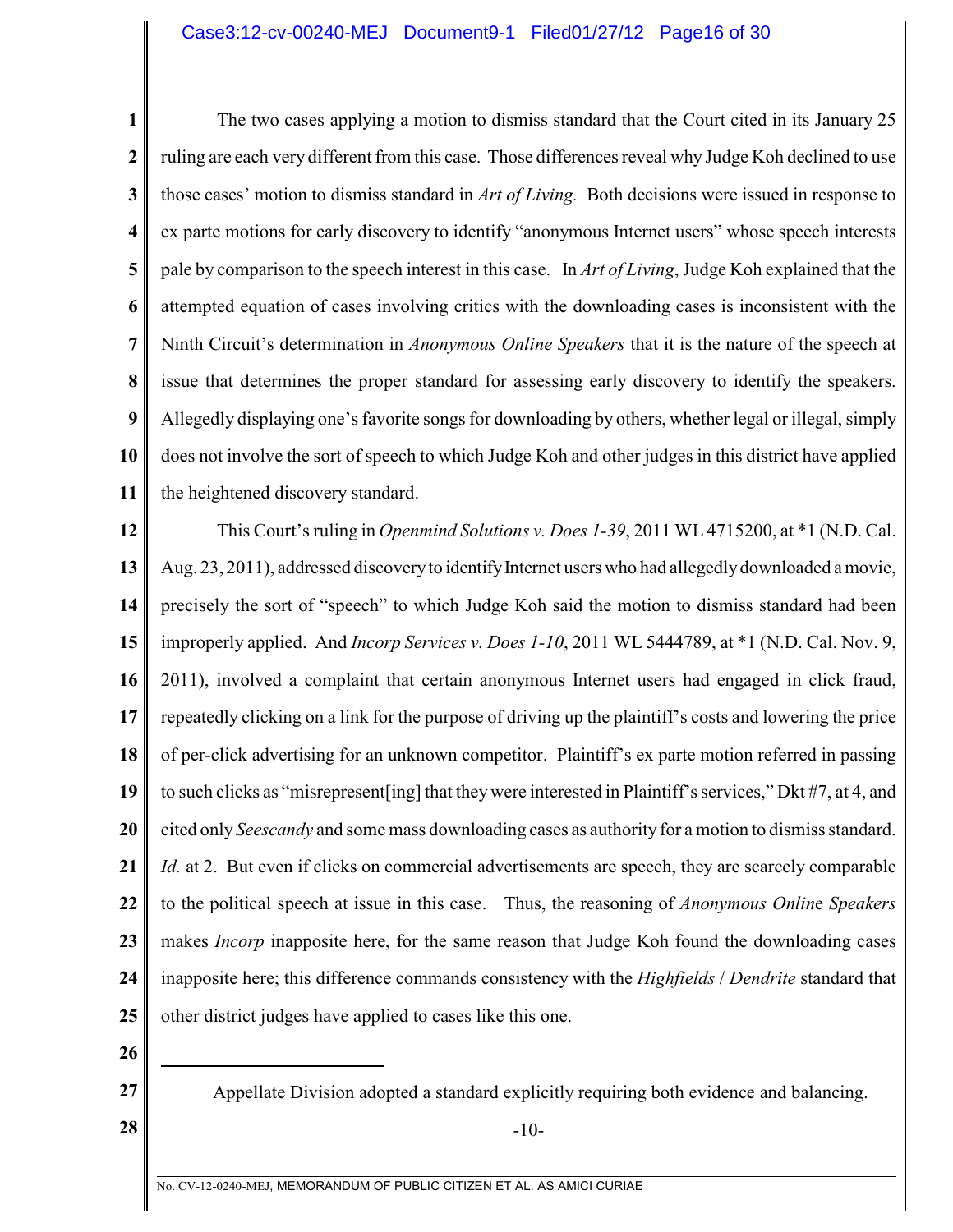# Case3:12-cv-00240-MEJ Document9-1 Filed01/27/12 Page17 of 30

| $\mathbf{1}$ | Although <i>Dendrite</i> has become the majority rule around the country, and is usually applied                                                                                 |
|--------------|----------------------------------------------------------------------------------------------------------------------------------------------------------------------------------|
| 2            | in this District, a somewhat less exacting standard, formulated by the Delaware Supreme Court in                                                                                 |
| 3            | <i>Cahill</i> , requires the submission of evidence to support the plaintiff's claims, but not an explicit                                                                       |
| 4            | balancing of interests after the evidence is deemed otherwise sufficient to support discovery. Cahill,                                                                           |
| 5            | 884 A.2d 451. In <i>Cahill</i> , the Delaware Superior Court had ruled that a town councilman who sued                                                                           |
| 6            | over statements attacking his fitness to hold office could identify the anonymous posters so long as                                                                             |
| 7            | he was not proceeding in bad faith and could establish that the statements about him were actionable                                                                             |
| 8            | because they might have a defamatory meaning. However, the Delaware Supreme Court ruled that                                                                                     |
| 9            | a plaintiff must put forward evidence sufficient to establish a prima facie case on all elements of a                                                                            |
| 10           | defamation claim that ought to be within his control without discovery, including that the statements                                                                            |
| 11           | are false. The <i>Cahill</i> court rejected the final "balancing" stage of the <i>Dendrite</i> standard.                                                                         |
| 12           | All of the other state appellate courts that have addressed the issue of subpoenas to identify                                                                                   |
| 13           | anonymous Internet speakers have adopted some variant of the <i>Dendrite</i> or <i>Cahill</i> standard. Several                                                                  |
| 14           | courts expressly endorse the <i>Dendrite</i> test, requiring notice and an opportunity to respond, legally                                                                       |
| 15           | valid claims, evidence supporting those claims, and finally an explicit balancing of the reasons                                                                                 |
| 16           | supporting disclosure and the reasons supporting continued anonymity. These decisions include:                                                                                   |
| 17           | <i>Mobilisa v. Doe,</i> 170 P.3d 712 (Ariz. App. 2007), where a private company sought to<br>identify the sender of an anonymous email message who had allegedly hacked into the |
| 18           | company's computers to obtain information that was conveyed in the message.<br>Directly following the <i>Dendrite</i> decision, and disagreeing with the Delaware Supreme        |
| 19           | Court's rejection of the balancing stage, the court analogized an order requiring<br>identification of an anonymous speaker to a preliminary injunction against speech.          |
| 20           | The Court called for the plaintiff to present evidence sufficient to defeat a motion for<br>summary judgment, followed by a balancing of the equities between the two sides.     |
| 21           | <i>Independent Newspapers v. Brodie, 966 A.2d 432 (Md. 2009), where the court</i>                                                                                                |
| 22           | required notice to Doe, specification of the defamatory words in full context, prima<br>facie showing, and, "if all else is satisfied, balance ing the anonymous poster's First  |
| 23           | Amendment right of free speech against the strength of the prima facie case of<br>defamation presented by the plaintiff and the necessity for disclosure of the                  |
| 24           | anonymous defendant's identity." 966 A.2d at 457.                                                                                                                                |
| 25           | Mortgage Specialists v. Implode-Explode Heavy Industries, 999 A.2d 184 (N.H.<br>2010), where a mortgage lender sought to identify the author of comments saying that             |
| 26           | its president "was caught for fraud back in 2002 for signing borrowers names and<br>bought his way out." The New Hampshire Supreme Court held that "the <i>Dendrite</i> test     |
| 27           | is the appropriate standard by which to strike the balance between a defamation                                                                                                  |
| 28           | $-11-$                                                                                                                                                                           |
|              | No. CV-12-0240-MEJ, MEMORANDUM OF PUBLIC CITIZEN ET AL. AS AMICI CURIAE                                                                                                          |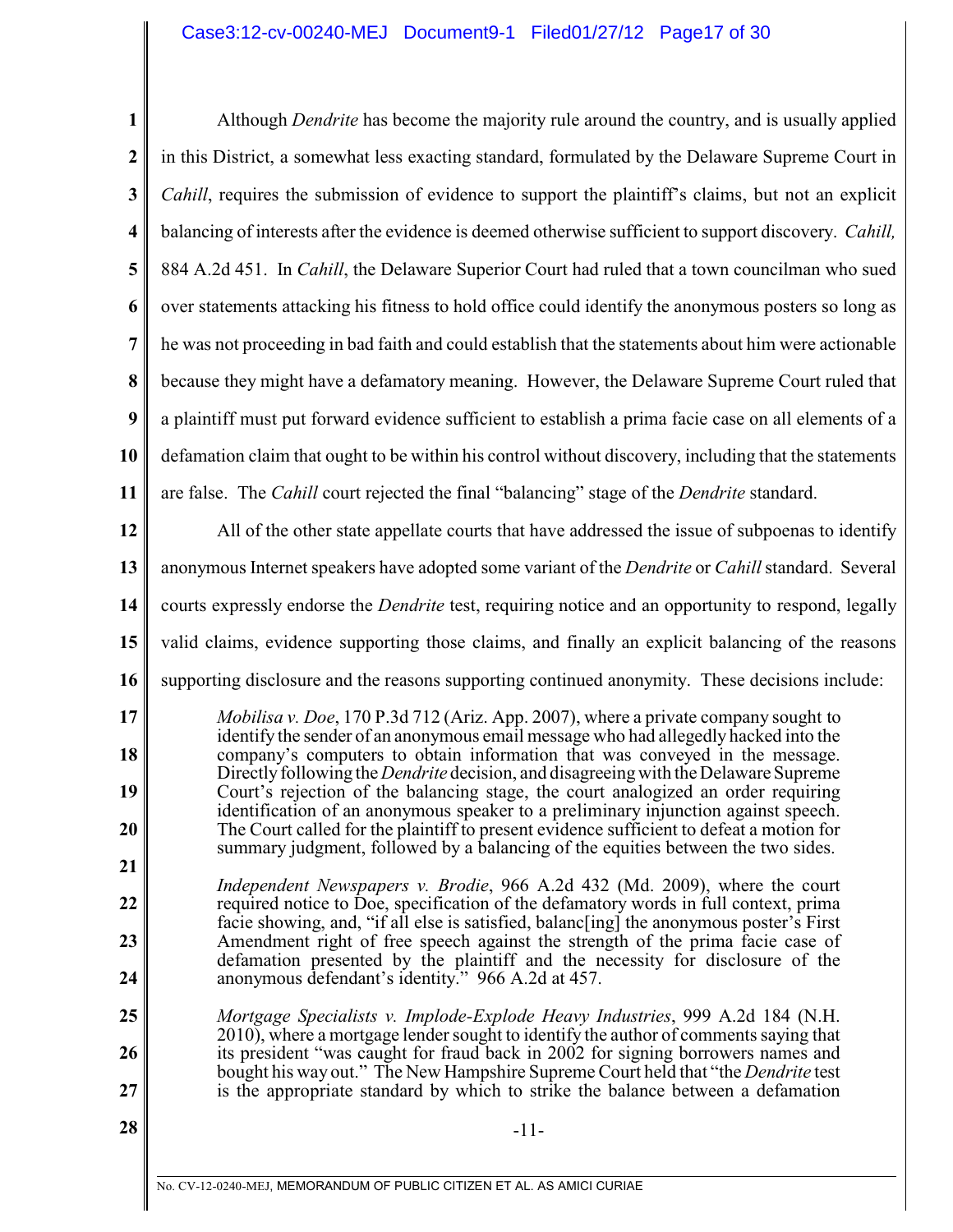|                   | Case3:12-cv-00240-MEJ Document9-1 Filed01/27/12 Page18 of 30                                                                                                                                                                                              |
|-------------------|-----------------------------------------------------------------------------------------------------------------------------------------------------------------------------------------------------------------------------------------------------------|
|                   |                                                                                                                                                                                                                                                           |
| $\mathbf{1}$      | plaintiff's right to protect its reputation and a defendant's right to exercise free speech<br>anonymously."                                                                                                                                              |
| $\boldsymbol{2}$  | <i>Pilchesky v. Gatelli,</i> 12 A.3d 430 (Pa. Super. 2011), which held that a city council                                                                                                                                                                |
| $\mathbf{3}$<br>4 | chair had to meet the <i>Dendrite</i> test before she could identify constituents whose<br>scabrous accusations included selling out her constituents, prostituting herself after<br>having run as a reformer, and getting patronage jobs for her family. |
| 5                 | Several other courts use a <i>Cahill</i> -like summary judgment standard. For example:                                                                                                                                                                    |
| 6                 | <i>Krinsky v. Doe 6, 72 Cal. Rptr.3d 231 (Cal. App. 2008), where the appellate court</i>                                                                                                                                                                  |
| 7                 | reversed a trial court decision allowing an executive to learn the identity of several<br>online critics who allegedly defamed her by such references as "a management<br>consisting of boobs, losers and crooks."                                        |
| 8                 | In re Does $1-10$ , 242 S.W.3d 805 (Tex. App. 2007), which reversed a decision                                                                                                                                                                            |
| 9                 | allowing a hospital to identify employees who allegedly violated patient<br>confidentiality and disparaged their employer through posts on a blog.                                                                                                        |
| 10                | Solers v. Doe, 977 A.2d 941 (D.C. 2009), where the court held that a government                                                                                                                                                                           |
| 11                | contractor could identify an anonymous whistleblower who said that plaintiff was<br>using unlicensed software if it produced evidence that the statement was false. The                                                                                   |
| 12                | court adopted <i>Cahill</i> . After a remand, the same court held that the plaintiff must show<br>actual damage before the Doe can be identified. Software & Info. Indus. Ass'n $v$ .                                                                     |
| 13                | Solers, No. 10-CV1523 (D.C. Jan. 12, 2012). <sup>3/</sup>                                                                                                                                                                                                 |
| 14                | In addition to the cases already discussed from this District, other federal district courts have                                                                                                                                                         |
| 15                | repeatedly followed Cahill and Dendrite. See Best Western Int'l v. Doe, 2006 WL 2091695 (D. Ariz.                                                                                                                                                         |
| 16                | July 25, 2006) (court used five-factor test drawn from <i>Cahill</i> , <i>Dendrite</i> and other decisions); <i>Fodor</i>                                                                                                                                 |
| 17                | v. Doe, 2011 WL 1629572 (D. Nev. April 27, 2011) (following Dendrite); Koch Industries v. Doe,                                                                                                                                                            |
| 18                | 2011 WL 1775765 (D. Utah May 9, 2011) (rejecting discovery to identify defendants in case alleging                                                                                                                                                        |
| 19                | various trademark claims, breach of contract, and violation of the Computer Fraud and Abuse Act                                                                                                                                                           |
| 20                | because "'[t]he case law has begun to coalesce around the basic framework of the test articulated                                                                                                                                                         |
| 21                | in <i>Dendrite</i> " (quoting <i>SaleHoo Group v. Doe, 722 F. Supp.2d 1210, 1214 (W.D. Wash. 2010)</i>                                                                                                                                                    |
| 22                | (alleging trademark and defamation claims)); <i>In re Baxter</i> , 2001 WL 34806203 (W.D. La. Dec. 20,                                                                                                                                                    |
| 23                | 2001) (preferred <i>Dendrite</i> approach, required showing of reasonable possibility or probability of                                                                                                                                                   |
| 24                | success); Sinclair v. TubeSockTedD, 596 F. Supp.2d 128, 132 (D.D.C. 2009) (did not choose between                                                                                                                                                         |
| 25                | $\underline{3}/$<br>In Maxon v. Ottawa Publ'g Co., 929 N.E.2d 666 (Ill. App. 2010), the Illinois Court of Appeals                                                                                                                                         |
| 26                | found it unnecessary to apply the First Amendment to a petition for pre-litigation discovery<br>because the state's rules already required a verified complaint, specification of the defamatory                                                          |
| 27                | words, determination that a valid claim was stated, and notice to the Doe.                                                                                                                                                                                |
| 28                | $-12-$                                                                                                                                                                                                                                                    |
|                   |                                                                                                                                                                                                                                                           |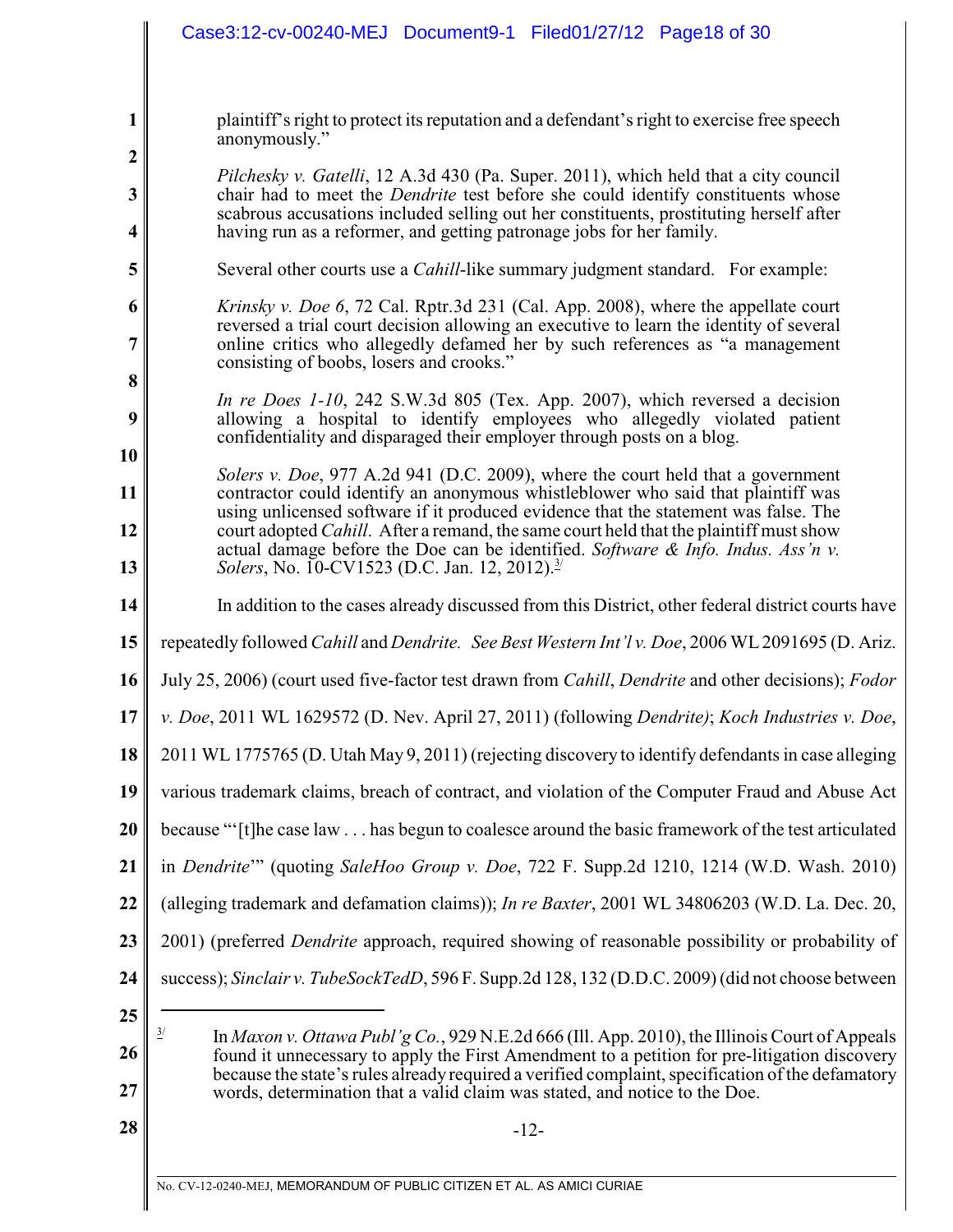**1 2 3 4 5 6 7** *Cahill* and *Dendrite* because plaintiff lost under either standard); *Alvis Coatings v. Does*, 2004 WL 2904405 (W.D.N.C. Dec. 2, 2004)(identification allowed based on defamation and trademark claims in light of detailed affidavit about how comments were false); *Doe I and II v. Individuals whose true names are unknown*, 561 F. Supp.2d 249 (D. Conn. 2008) (identification ordered after plaintiffs provided detailed affidavits showing basis for claims of defamation and intentional infliction of emotional distress). *See generally* Levy, *Litigating Civil Subpoenas to Identify Anonymous Internet Speakers*, ABA Litigation Section, LITIGATION, Vol 37, No. 3 (Spring 2011), at 27.

**8 9 10 11 12 13 14** Although these cases set out slightly different standards, each requires a court to weigh the plaintiff's interest in identifying the person who has allegedly violated its rights against the interests implicated by the potential violation of the First Amendment right to anonymity, thus ensuring that First Amendment rights are not trammeled unnecessarily. Put another way, the qualified privilege to speak anonymously requires courts to review a would-be plaintiff's claims and the evidence supporting them to ensure that the plaintiff has a valid reason for piercing the speaker's anonymity before that anonymity is lost.

- **15**
- **16**
- 

# **1. Plaintiff Has Not Given Does Notice of This Motion.**

**Doe Speakers May Be Ordered in This Case.**4/

**C. Plaintiff Has Not Followed the Steps Required Before Identification of the John**

**17 18 19 20 21 22 23 24 25** When courts receive requests for permission to subpoena anonymous Internet posters, they should require plaintiffs to undertake efforts to notify the posters that they are the subject of subpoenas, and then withhold any action for a reasonable period of time until defendants have had time to retain counsel. *Columbia Ins.*, 185 F.R.D. at 579. Thus, in *Dendrite*, the trial judge required the plaintiff to post on the message board a notice of an application for discovery to identify anonymous message board critics. The notice identified the four screen names that were sought to be identified, and provided information about the local bar referral service so that the individuals concerned could retain counsel to voice their objections, if any. The Appellate Division specifically

**26 27** Although the Court has already denied plaintiff's motion for early discovery, amici include this 4/ discussion to illustrate the proper application of the national consensusstandard and to explain why, under that standard, plaintiff's motion should have been denied.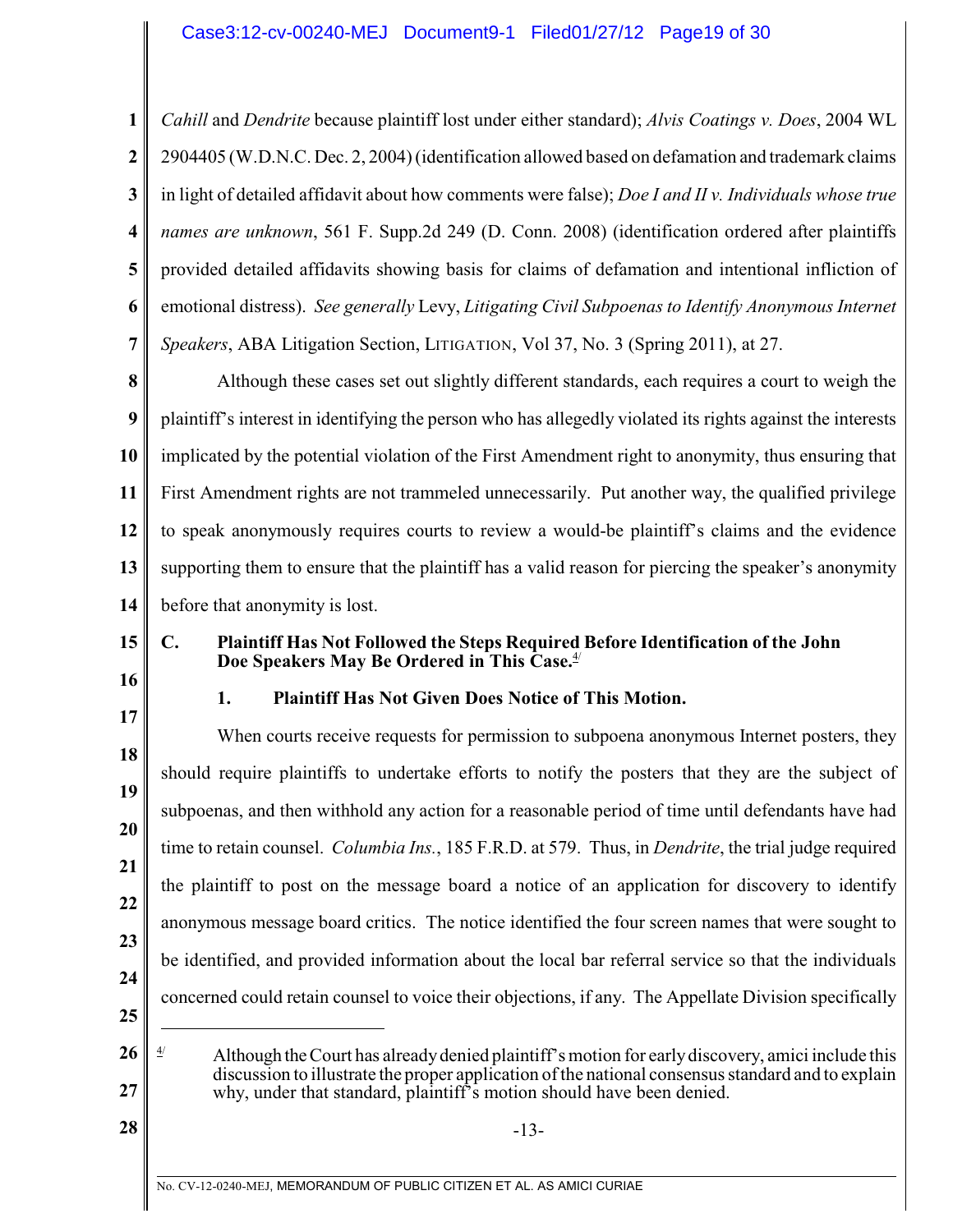approved this requirement. 775 A.2d at 760. Indeed, notice and an opportunity to defend are fundamental requirements of constitutional due process. *Jones v. Flowers*, 547 U.S. 220 (2006).

**3 4 5 6 7 8 9** Here, plaintiff has made no showing of any efforts to notify the Does that it is seeking to compel their identification. To be sure, this lawsuit has been widely publicized, and there are even references to the action in the comments section of NHLiberty4Paul's channel. http://www.youtube.com/user/NHLiberty4Paul/feed?filter=1 (last visited January 27, 2012). But there is no indication that the Does have been told that this motion for expedited discovery is pending or that there is any deadline for opposing it. Until such notice is given, the first step of *Dendrite* has not been satisfied.

**10**

**1**

**2**

#### **2. Plaintiff Has Specified the Words Over Which It Is Suing the Does.**

**11 12 13 14 15 16 17 18** The second stage of the *Dendrite* test has been satisfied in this case. It is important to require the plaintiff to set out the precise words claimed to be defamatory (and the context of those words) because it is often possible to determine, just from the words themselves, that no tenable claim for defamation could be brought. Here, the actionable words have been quoted verbatim in the complaint, although the entire video has not been provided to the Court. However, the video is readily accessible publicly; amici are providing these URL's so that the context can be more readily assessed. http://www.youtube.com/user/NHLiberty4Paul/videos; http://www.techdirt.com/articles/ 20120119/01493317470/what-is-ron-paul-thinking-sues-to-unmask-anonymous-internet-users.shtml.

**19**

#### **3. Plaintiff's Complaint Does Not Meet a Motion to Dismiss Standard.**

**20 21 22 23 24 25 26 27** Neither of the trademark counts in this case could survive a motion to dismiss. The cause of action for common law trademark infringement fails because the statute applies only to a defendant who has used the trademark "in connection with a sale of goods or services." 15 U.S.C. § 1125(a)(1). The Ninth Circuit has held that under this language, "trademark infringement law prevents only unauthorized uses of a trademark in connection with a commercial transaction in which the trademark is being used to confuse potential consumers." *Bosley Medical Group v. Kremer*, 403 F.3d 672, 676 (9th Cir. 2005). The Court said that this limitation is required to keep trademark law within First Amendment limits, because the ban on merely "misleading" or "confusing" speech, although perfectly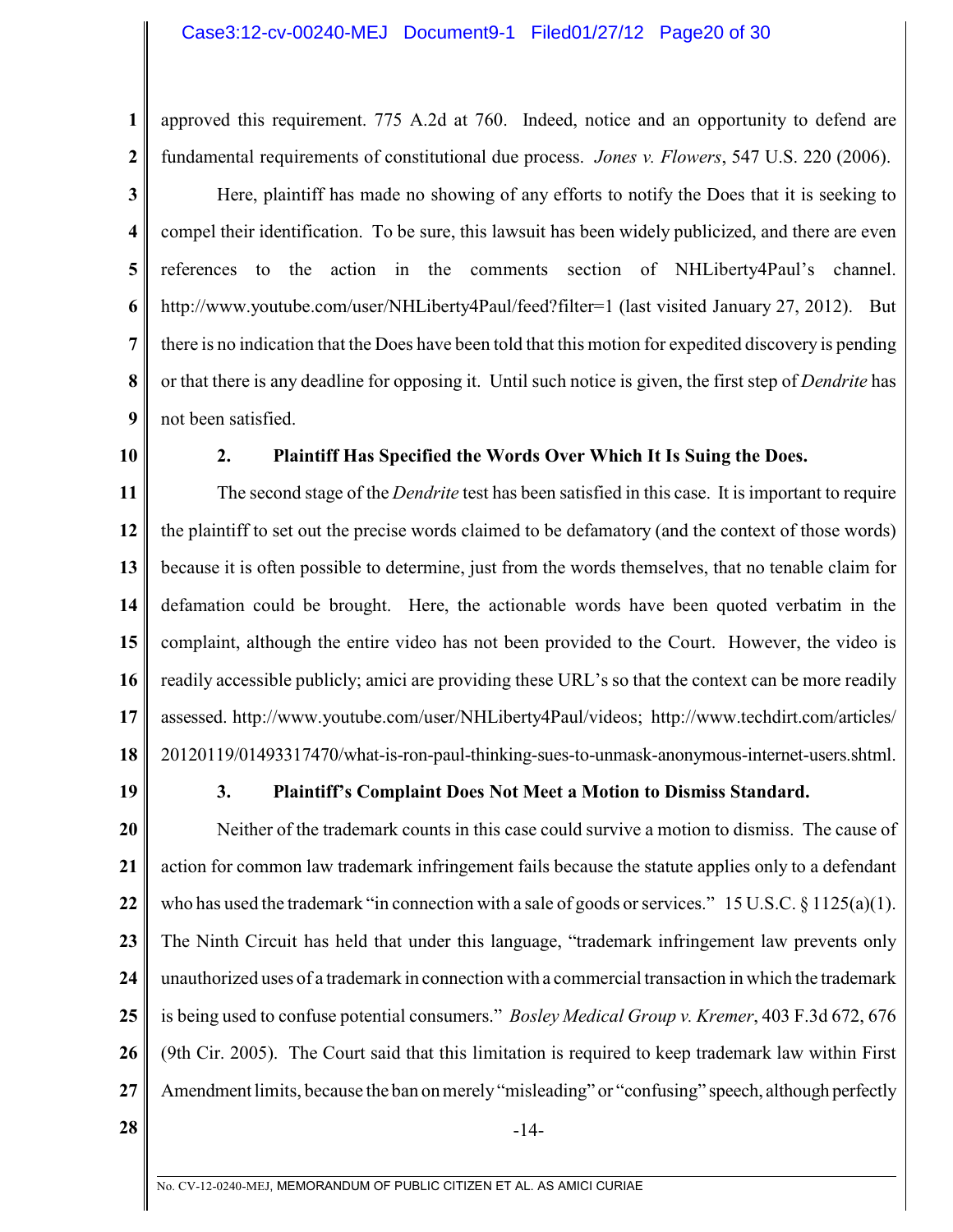## Case3:12-cv-00240-MEJ Document9-1 Filed01/27/12 Page21 of 30

**1 2 3 4 5 6 7** proper when applied with respect to commercial speech, "would be impermissible if the same regulation were applied to noncommercial expressions." *Id.* at 677. After all, a political flyer or a newspaper article about a public figure could not be enjoined, or made the basis for an award of damages, simply because some readers would likely find it confusing. *O'Connor v. Superior Court*, 223 Cal. Rptr 357, 361 (Cal. App. 1986). Consequently, the Ninth Circuit in *Bosley* upheld the dismissal of a trademark infringement action against a consumer who established a web site, using the company's name as the domain name for his site, to criticize the company's products.

**8 9 10 11 12 13 14 15** The false advertising cause of action fails because, in addition to being subject to the same "in connection with a sale of goods or services," the false advertising subsection applies only to misleading descriptions "in commercial advertising or promotion." 15 U.S.C.  $\S$  1125(a)(1)(B). In addition, the Ninth Circuit has held that standing to sue under this provision is available only to plaintiffs who can show "(1) a commercial injury based upon a misrepresentation about a product; and (2) that the injury is 'competitive,' or harmful to the plaintiff's ability to compete with the defendant." *Jack Russell Terrier Network of Northern California. v. American Kennel Club*, 407 F.3d 1027, 1037 (9th Cir. 2005).<sup>5/</sup>

**16 17 18 19 20** Paul Committee's complaint does not meet these tests. Although the complaint refers in passing to the video as being a "commercial advertisement," it never alleges commercial injury—to the contrary, it is only injury to Paul's electoral chances that are pleaded—and there is no allegation that plaintiff competes with the defendant, or that the injury of which Paul Committee complains prevents it from competing with the defendant. Moreover, inspection of the video—which is

**21 22**

**25**

**26**

**27**

**28**

- **23 24**  $\frac{5}{1}$  In proposing the false advertising provision of the Lanham Act, the House Judiciary Committee explained that it would not affect non-commercial speech:
	- [T]he proposed change in Section 43(a) should not be read in any way to limit political speech, **consumer** or editorial **comment**, parodies, satires, or other constitutionally protected material. . . . The section is narrowly drafted to encompass only clearly false and misleading commercial speech.

135 Cong. Rec. H1207, H1217 (April 13, 1989) (emphasis added).

-15-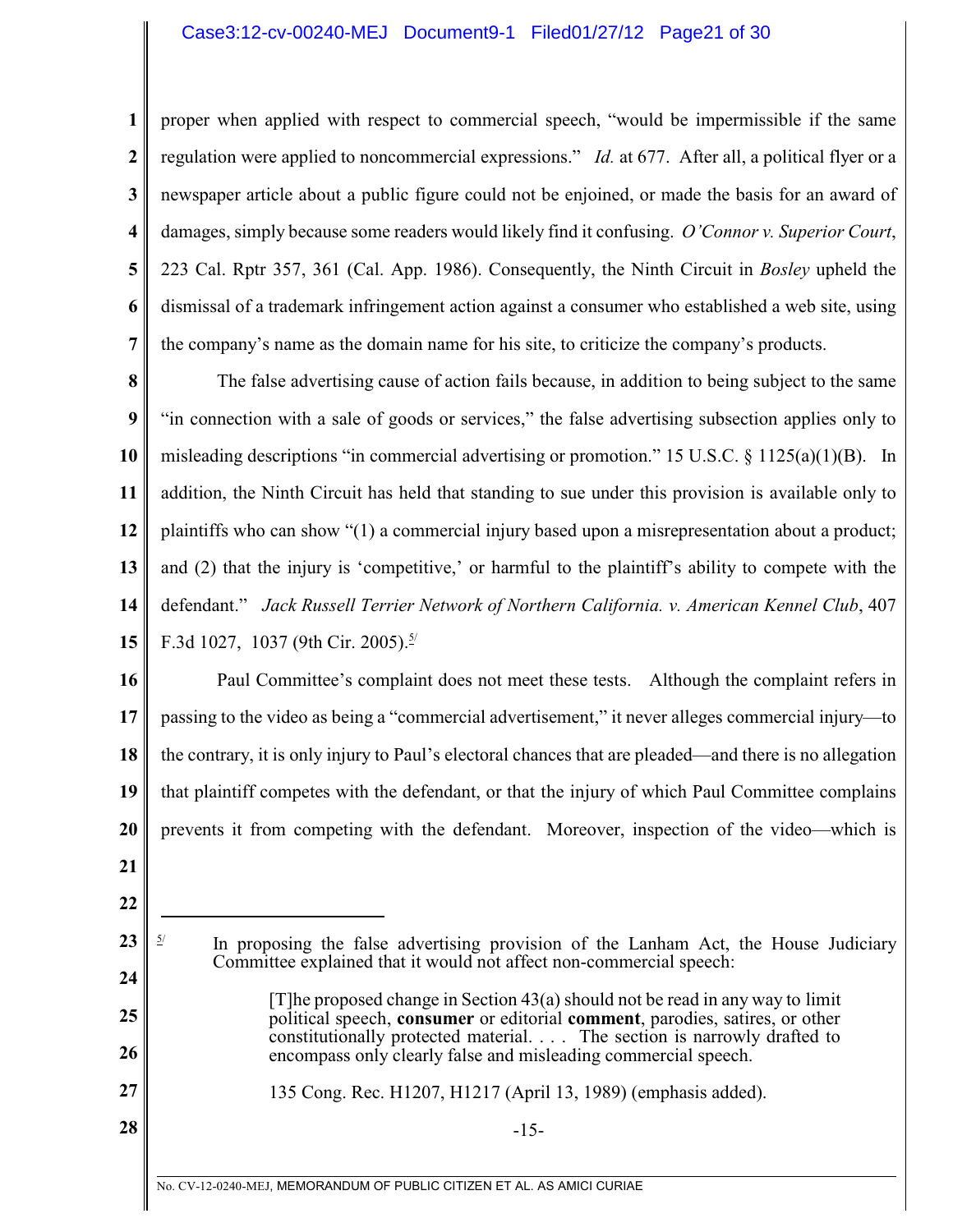# Case3:12-cv-00240-MEJ Document9-1 Filed01/27/12 Page22 of 30

**1 2 3 4** permissible under Ninth Circuit law even on a motion to dismiss standard  $\frac{6}{2}$  belies any allegation that it is commercial in any way. The video simply expresses views about the merits oftwo candidacies— Huntsman's and Paul's. That is simply not commercial speech, and it is outside the scope of the Lanham Act.

**5 6 7 8 9 10 11 12 13 14 15 16** Consideration of the video itself also belies the allegation in the complaint that either the video or the pseudonym under which the video was posted is likely to confuse viewers into believing that Paul Committee itself issued the video. The final screen of the video simply contains the words "Vote Ron Paul." A candidate has no monopoly on the right to advocate his own election; nor can he limit that right to his official campaign committee. Put another way, although the public interest in disclosure of the sources and funding of campaign related speech (where, unlike here, such an interest has been asserted by Congress or the FEC) may in some circumstances overcome interests in anonymous speech, Paul Committee's purely private and wholly illegitimate interest in trying to control what other people say about Ron Paul's campaign and about his opponents does not. Although the FEC regulates television advertising supporting candidates, it has so far not imposed regulations on Internet communications by individuals (as opposed to by political committees and paid internet ads).

**17 18 19 20 21 22 23** Indeed, if trademark law deemed any statement of support for a candidate to be as tied to the candidate as Paul Committee here alleges, then the practical effect would be to give each candidate veto power over any expression of support that the candidate did not approve. Moreover, history has frequently shown that candidates want to distance themselves from some of their more extreme or obnoxious supporters. If trademark law entitled a candidate to prevent expressions of support for reasons of which they disapprove, future candidates would be compelled to file lawsuits against supporters whose views are unpopular; otherwise, political opponents could argue that they are

- **24**
- **25 26**

**28**

 $\frac{6}{10}$  The video itself can be considered on a motion to dismiss standard because the video is alleged in the complaint. *Branch v. Tunnell*, 14 F.3d 449, 453-454 (9th Cir. 1994) ("When the plaintiff fails to introduce a pertinent document as part of his pleading, the defendant may introduce the exhibit as part of his motion attacking the pleading."). *Accord*, *Parrino v. FHP, Inc.*, 146 F.3d 699, 705-706 (9th Cir. 1998); *Interstate Nat. Gas Co. v. Southern California Gas Co.*, 209 F.2d 380, 384 (9th Cir. 1953).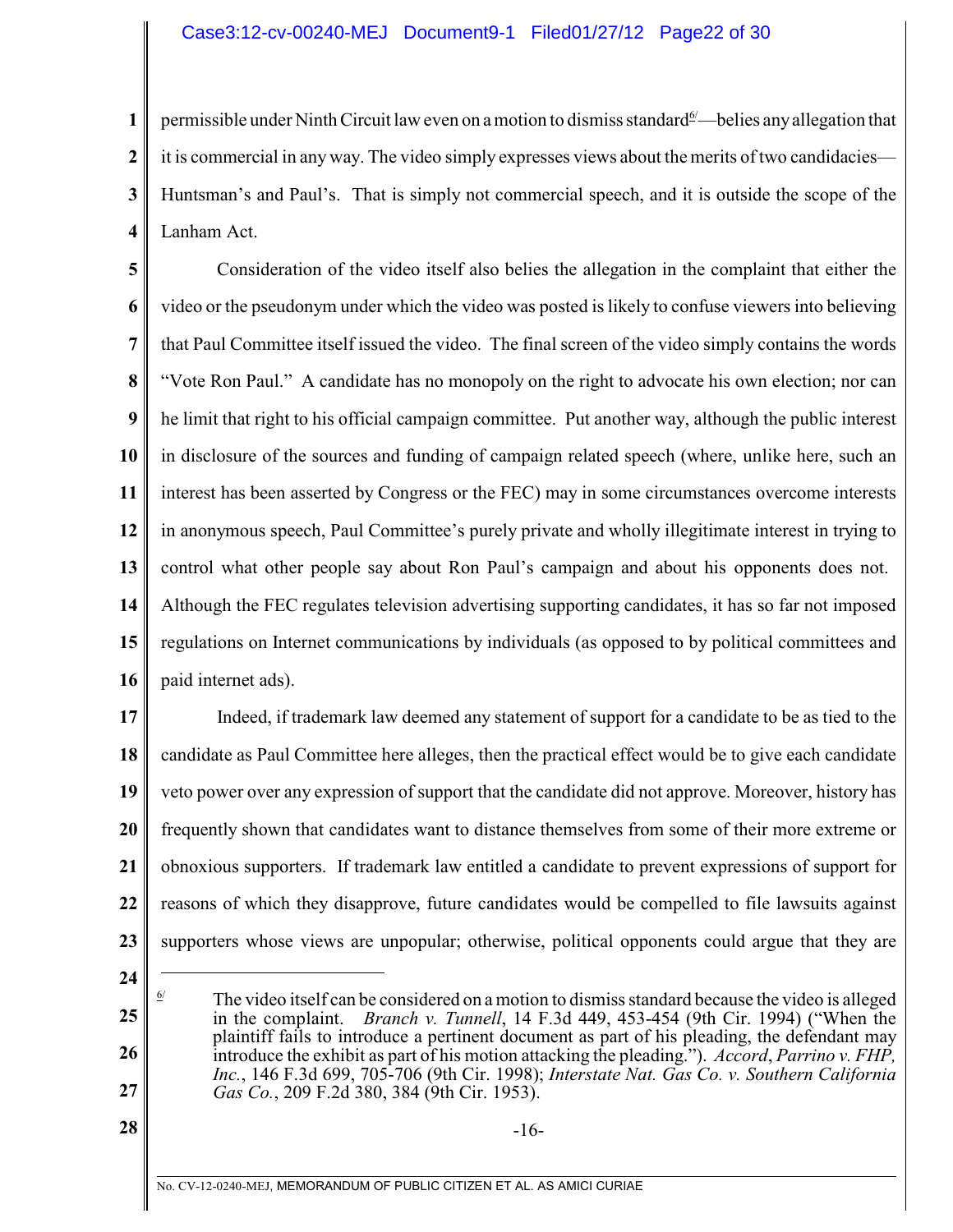**1 2** implicitly giving permission for the obnoxious support by "allowing" it to be expressed. Such a rule, therefore, would put the courts foursquare into regulating political expression in every election.

**3 4 5 6 7 8 9 10 11 12** Once the trademark claim is rejected on its face, the court would not retain subject matter jurisdiction over this case. The only remaining claim in the case arises understate law, and although the case may meet the amount in controversy requirement, there is no allegation that the citizenship of the parties is diverse. Indeed, plaintiff cannot allege the Does' citizenship, for the very reason that it does not know who they are. That inability is the reason why courts consistently hold that Does may not be sued under diversity jurisdiction. *Menzies v. Doe*, 194 F.3d 174 (D.C. Cir. 1999) (mem.); *Howell by Goerdt v. Tribune Entertainment Co.*, 106 F.3d 215, 218 (7th Cir. 1997); *McMann v. Doe*, 460 F.Supp.2d 259, 264 (D. Mass. 2006). Without being certain that it has jurisdiction to consider the defamation claim, the Court should not take away the Does' First Amendment right to speak anonymously to enable plaintiff to proceed on its defamation claim.

**13 14 15 16 17 18 19 20** And, in any event, the complaint also fails to state a claim for defamation, on its face and considered in conjunction with the video itself. First, although Paul and Paul Committee are unquestionably public figures, the complaint does not allege that any false statements were made **about them** with actual malice. Instead, the complaint alleged only that the statement was made with "common law" malice—"malice, hatred and ill will toward Plaintiff and the desire to injure Plaintiff." But such allegations are not sufficient to alleged reckless disregard of probable falsity, which is the actual malice standard. *Solano v. Playgirl*, 292 F.3d 1078, 1084-1085 (9th Cir. 2002); *Harte-Hanks Communications v. Connaughton*, 491 U.S. 657, 666 n. 7 (1989).

**21 22 23 24 25 26 27** Moreover, although the complaint makes the constitutionally-required allegation of factual falsity—that the video's expression of a constitutionally protected opinion "Vote Ron Paul" implies that Paul himself or his official campaign committee issued the video—that fact implies nothing of the kind. Polling data, not to speak of votes already cast in Iowa, New Hampshire and South Carolina, suggest that there are thousands of Americans apart from Ron Paul and his official committee who harbor the opinion that voters should support Mr. Paul; consequently, the mere expression of the opinion does not imply that it is Ron Paul or his campaign that is speaking.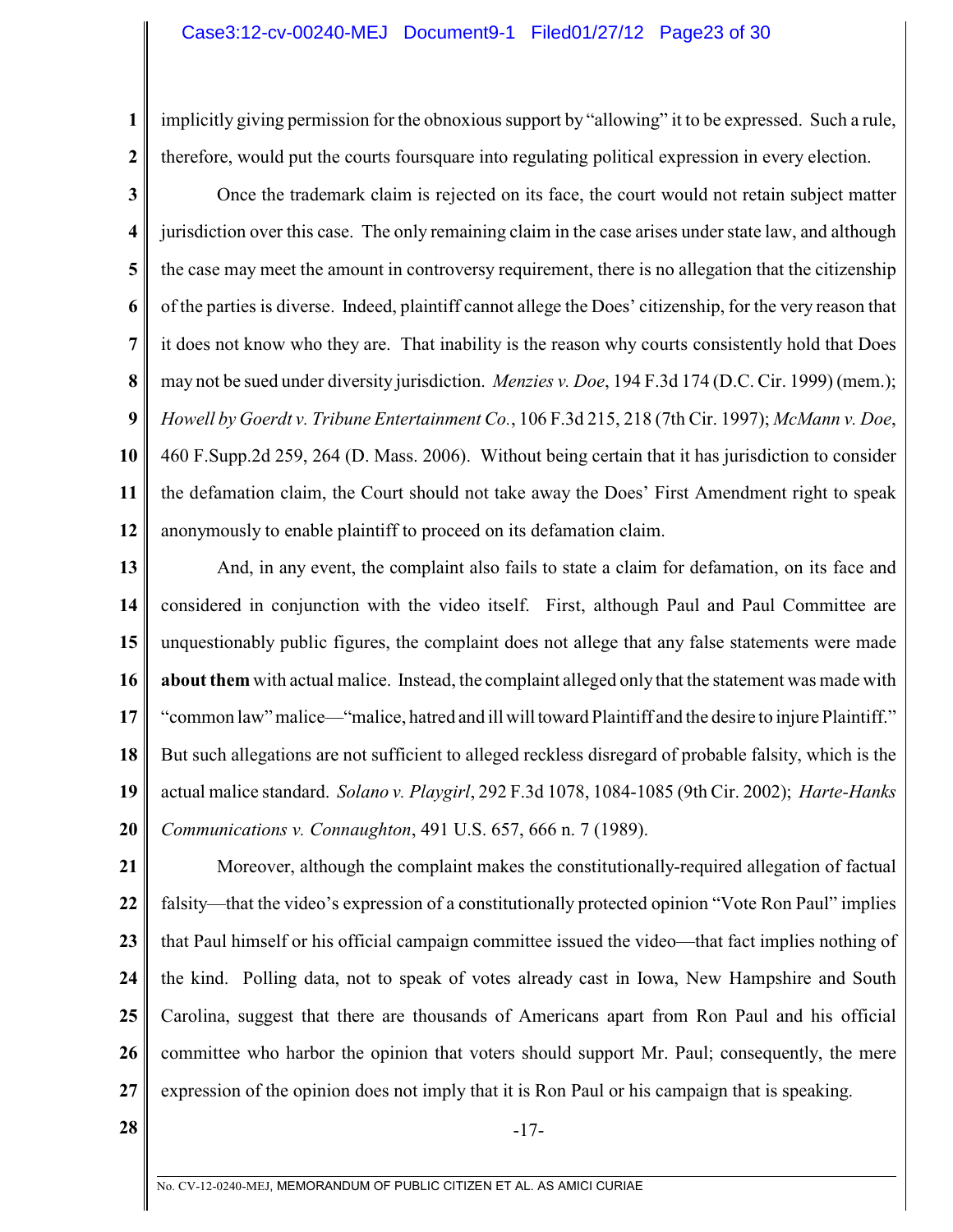### Case3:12-cv-00240-MEJ Document9-1 Filed01/27/12 Page24 of 30

|                         | If anything, the final screen of the video implies that it is one of Paul's many political         |
|-------------------------|----------------------------------------------------------------------------------------------------|
| $\overline{2}$          | supporters who created the video; the screen name NH4LibertyPaul implies that it is one of his New |
| $\overline{\mathbf{3}}$ | Hampshire supporters who posted the video. But that is not the same as an implication that it was  |
| $\overline{\mathbf{4}}$ | Paul's official campaign committee that took these actions. Consequently, the alleged defamatory   |
| 5                       | statement—that a Paul supporter was responsible for the video and its posting—is not "of and       |
| 6                       | concerning" the organizational plaintiff in this case, as the First Amendment requires. New York   |
| $7\phantom{.}$          | Times v. Sullivan, 374 U.S. 254, 288 (1964); Steam Press Holdings v. Teamsters Local 996, 302 F.3d |
| 8                       | 998, 1004 (9th Cir. 2002).                                                                         |
|                         |                                                                                                    |

**9 10 11** For these reasons, the complaint does not state a defamation claim on which relief can be granted, and Paul Committee cannot succeed in meeting the third part of the *Dendrite* / *Highfields* test.

**12**

**13**

### **4. Plaintiff Has Not Produced Sufficient Evidence to Show That It Can Succeed on the Merits of Its Claim.**

**14 15 16 17 18 19 20 21** Even if the Court concludes in considering some future motion from plaintiffs that the conclusory uses of the word "commercial" in the complaint meet a motion to dismiss standard, that conclusion wold still be insufficient to justify discovery under *Dendrite* / *Highfields* absent evidence supporting the allegations. No anonymous speaker should be subjected to compulsory identification through a court's subpoena power unless the plaintiff produces sufficient evidence supporting each element of a cause of action to show a realistic chance of winning a lawsuit against that defendant. This requirement has been followed by every state appellate court and every federal district court that has addressed the standard for identifying anonymous Internet speakers, because it prevents plaintiffs from being able to identify critics simply by filing facially adequate complaints.

**22 23 24**

Plaintiffs often argue that they need to identify the defendants simply to proceed with their case. However, no relief is generally awarded to plaintiffs until they come forward with **evidence** in support of their claims, and the Court should recognize that identification of otherwise anonymous speakers is a major form of relief in cases like this. If nothing else, the identity of the video's author and poster will provide grist for plaintiff's campaign mill. And requiring actual evidence to enforce

**27**

**25**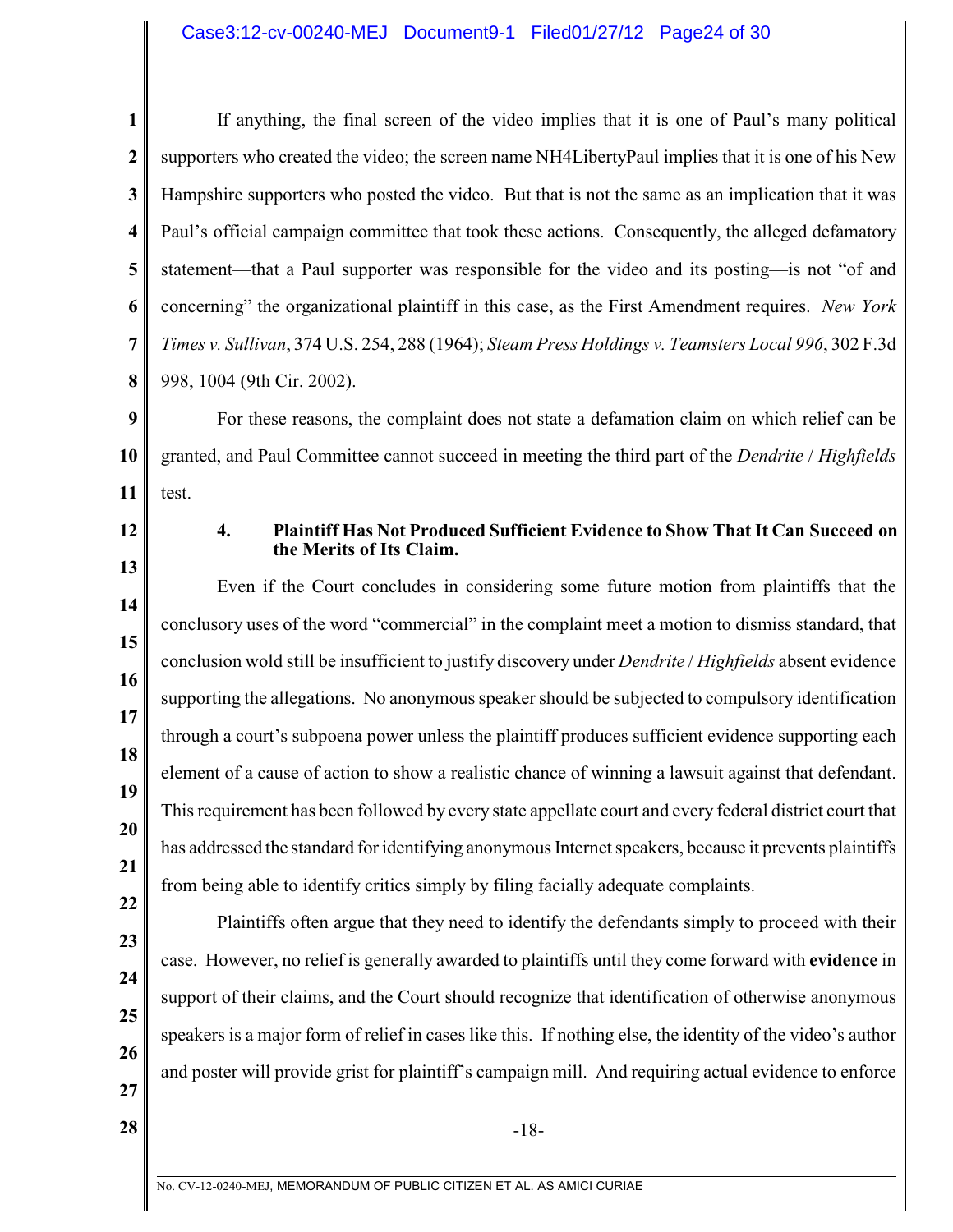**1 2** subpoenas is particularly appropriate where the relief itself may undermine, and thus violate, defendants' First Amendment right to speak anonymously.

**3 4 5 6 7 8 9 10 11 12 13 14 15 16** The only evidence available to the Court is the video itself (supplied by defendant) and the affidavit of Paul's campaign manager, Jesse Benton. Neither the video nor the affidavit contains any evidence supporting a prima facie case on the "commercial use" requirement for both the infringement and the false advertising claim, or the "commercial advertisement," "commercial injury," and "direct competitor" elements of the false advertising claim. And although Benton's affidavit makes reference to the likely confusion issue, he avers only that the text in the video "thereby falsely imply[ies] that Plaintiff created, endorsed or is affiliated in some way with the Video and its content." Because the video is in the record, the Court can examine it and see that there is no such implication. Moreover, the cause of action for false advertising has an additional requirement: the plaintiff must allege **either** that the defendant's statements are literally false, or that any misleading statements actually deceived consumers. *Southland Sod Farms v. Stover Seed Co.*, 108 F.3d 1134, 1139-1140 (9th Cir. 1997); *Sandoz Pharmaceuticals Corp. v. Richardson-Vicks*, 902 F.2d 222, 228-29 (3d Cir. 1990). Here, there is no literal falsity, and there is no evidence that consumers were actually confused.

**17 18 19 20 21 22 23** Similarly, the evidence does not create a prima facie case of defamation, even if the Court reaches that issue despite the absence of a viable trademark claim. There is no showing that the implication that the video's author is a supporter of Mr. Paul's candidacy is false. Nor is there any showing that the video makes any statement "of and concerning" Paul Committee. Moreover, California law requires proof of actual damage to a defamation plaintiff, *Global Telemedia Int'l v. Doe 1*, 132 F. Supp.2d 1261, 1266, 1270 (C.D. Cal. 2001), but there is no evidence of damage here. Consequently, there is no reason to believe that a defamation claim in this case could succeed.

**24**

**25**

**26**

**27**

# **5. The Balance of Interests Tips Decidedly in the Does' Favor.**

Even if Paul Committee had presented enough evidence to warrant identifying defendants,

- [t]he final factor to consider in balancing the need for confidentiality versus discovery is the strength of the movant's case . . .. If the case is weak, then little purpose will be served by allowing such discovery, yet great harm will be done by revelation of
-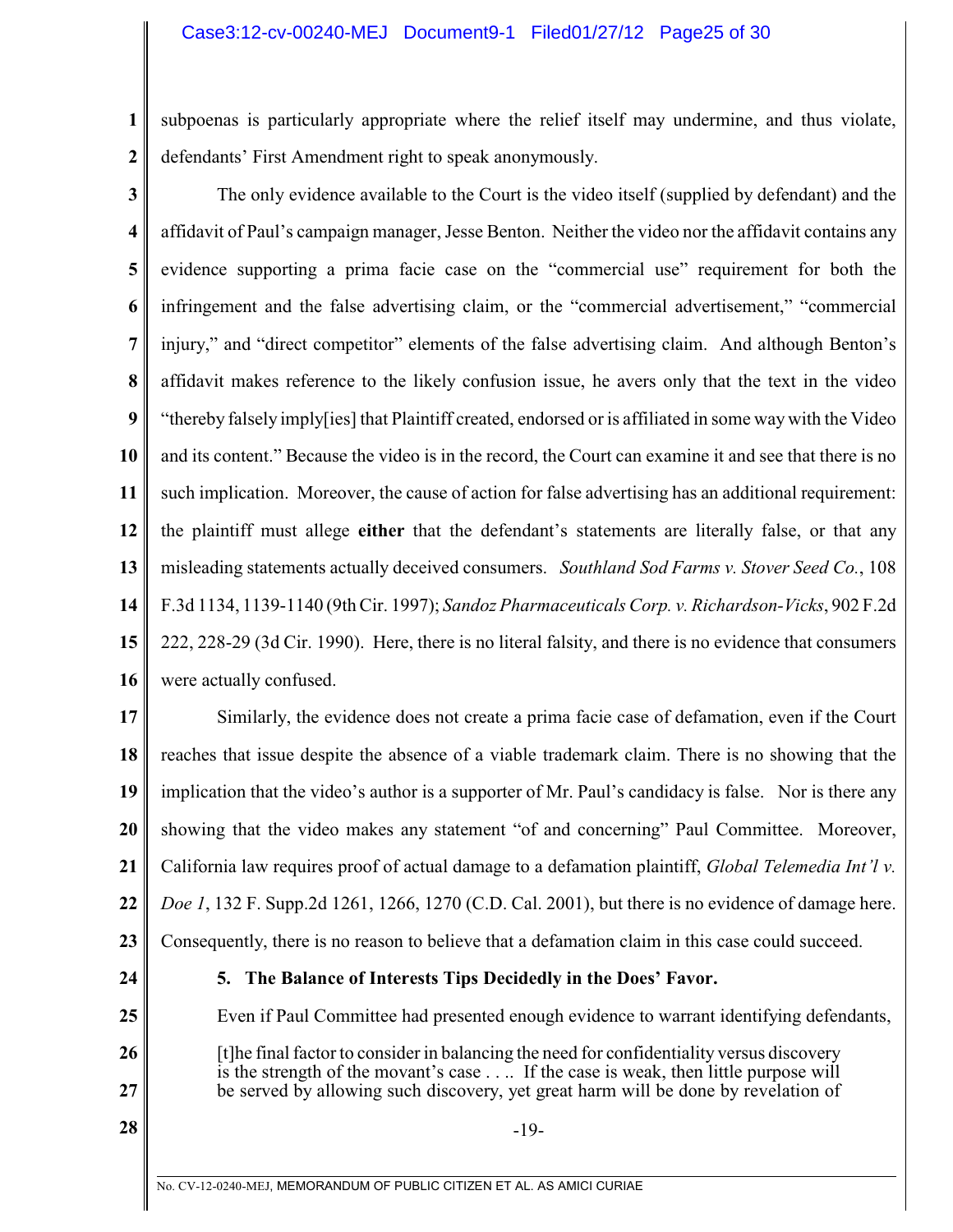|                                                                                                 | Case3:12-cv-00240-MEJ Document9-1 Filed01/27/12 Page26 of 30                                                                                                                                                                                                                                                                                                                                                                                                                                                                                                                                                                                                                                                                                                                                                                                                                                                                                                                                                                                                                                                                                                                                                                                                                                                                                                                                                                                                                                                                                                                                                                                                                                                                                                                                                                                                                         |
|-------------------------------------------------------------------------------------------------|--------------------------------------------------------------------------------------------------------------------------------------------------------------------------------------------------------------------------------------------------------------------------------------------------------------------------------------------------------------------------------------------------------------------------------------------------------------------------------------------------------------------------------------------------------------------------------------------------------------------------------------------------------------------------------------------------------------------------------------------------------------------------------------------------------------------------------------------------------------------------------------------------------------------------------------------------------------------------------------------------------------------------------------------------------------------------------------------------------------------------------------------------------------------------------------------------------------------------------------------------------------------------------------------------------------------------------------------------------------------------------------------------------------------------------------------------------------------------------------------------------------------------------------------------------------------------------------------------------------------------------------------------------------------------------------------------------------------------------------------------------------------------------------------------------------------------------------------------------------------------------------|
| 1<br>2<br>3<br>4<br>5<br>6<br>7<br>8<br>9<br>10<br>11<br>12<br>13<br>14<br>15<br>16<br>17<br>18 | privileged information. In fact, there is a danger in such a case that it was brought just<br>to obtain the names On the other hand, if a case is strong and the information<br>sought goes to the heart of it and is not available from other sources, then the balance<br>may swing in favor of discovery if the harm from such discovery is not too severe.<br>Missouri ex rel. Classic III v. Ely, 954 S.W.2d 650, 659 (Mo. App. 1997).<br>Similarly, Dendrite called for such individualized balancing when the plaintiff seeks to<br>compel identification of an anonymous Internet speaker:<br>[A] ssuming the court concludes that the plaintiff has presented a prima facie cause of<br>action, the court must balance the defendant's First Amendment right of anonymous<br>free speech against the strength of the prima facie case presented and the necessity for<br>the disclosure of the anonymous defendant's identity to allow the plaintiff to properly<br>proceed.<br>775 A.2d at 760.<br>Judges in this district have repeatedly endorsed this fifth stage of the Dendrite test, as in Art of Living<br>and Highfields.<br>A standard comparable to the test for grant or denial of a preliminary injunction, where the<br>court considers the likelihood of success and balances the equities, is particularly appropriate because<br>an order of disclosure is an injunction—not even a preliminary injunction. In every case, a refusal<br>to quash a subpoena for the name of an anonymous speaker causes irreparable injury, because once<br>speakers lose anonymity, they can never get it back. But denial of a motion to identify the defendant<br>based on either lack of sufficient evidence or balancing the equities does not compel dismissal of the<br>complaint. Plaintiffs can renew their motions after submitting more evidence. Moreover, the |
| 19<br>20                                                                                        | inclusion of a balancing stage allows Does to show that identification may expose them to significant<br>danger of extra-judicial retaliation. In that case, the court might require a greater quantum of evidence                                                                                                                                                                                                                                                                                                                                                                                                                                                                                                                                                                                                                                                                                                                                                                                                                                                                                                                                                                                                                                                                                                                                                                                                                                                                                                                                                                                                                                                                                                                                                                                                                                                                   |
| 21<br>22<br>23                                                                                  | on the elements of plaintiff's claims so that the equities can be correctly balanced.<br>This case presents a striking example of the importance of the balancing stage of the <i>Dendrite</i><br>analysis. The speech at issue is core political speech, to all appearances from individuals who have                                                                                                                                                                                                                                                                                                                                                                                                                                                                                                                                                                                                                                                                                                                                                                                                                                                                                                                                                                                                                                                                                                                                                                                                                                                                                                                                                                                                                                                                                                                                                                               |
| 24<br>25<br>26<br>27                                                                            | an opinion about the presidential race; consequently, the interest of the Does in protecting their right<br>to engage in this speech, anonymously or otherwise, is at its apogee. And given the intensified attack<br>culture that increasingly applies to public debate, the individuals involved with this video have every                                                                                                                                                                                                                                                                                                                                                                                                                                                                                                                                                                                                                                                                                                                                                                                                                                                                                                                                                                                                                                                                                                                                                                                                                                                                                                                                                                                                                                                                                                                                                        |
| 28                                                                                              | $-20-$                                                                                                                                                                                                                                                                                                                                                                                                                                                                                                                                                                                                                                                                                                                                                                                                                                                                                                                                                                                                                                                                                                                                                                                                                                                                                                                                                                                                                                                                                                                                                                                                                                                                                                                                                                                                                                                                               |
|                                                                                                 | No. CV-12-0240-MEJ. MEMORANDUM OF PUBLIC CITIZEN ET AL. AS AMICI CURIAE                                                                                                                                                                                                                                                                                                                                                                                                                                                                                                                                                                                                                                                                                                                                                                                                                                                                                                                                                                                                                                                                                                                                                                                                                                                                                                                                                                                                                                                                                                                                                                                                                                                                                                                                                                                                              |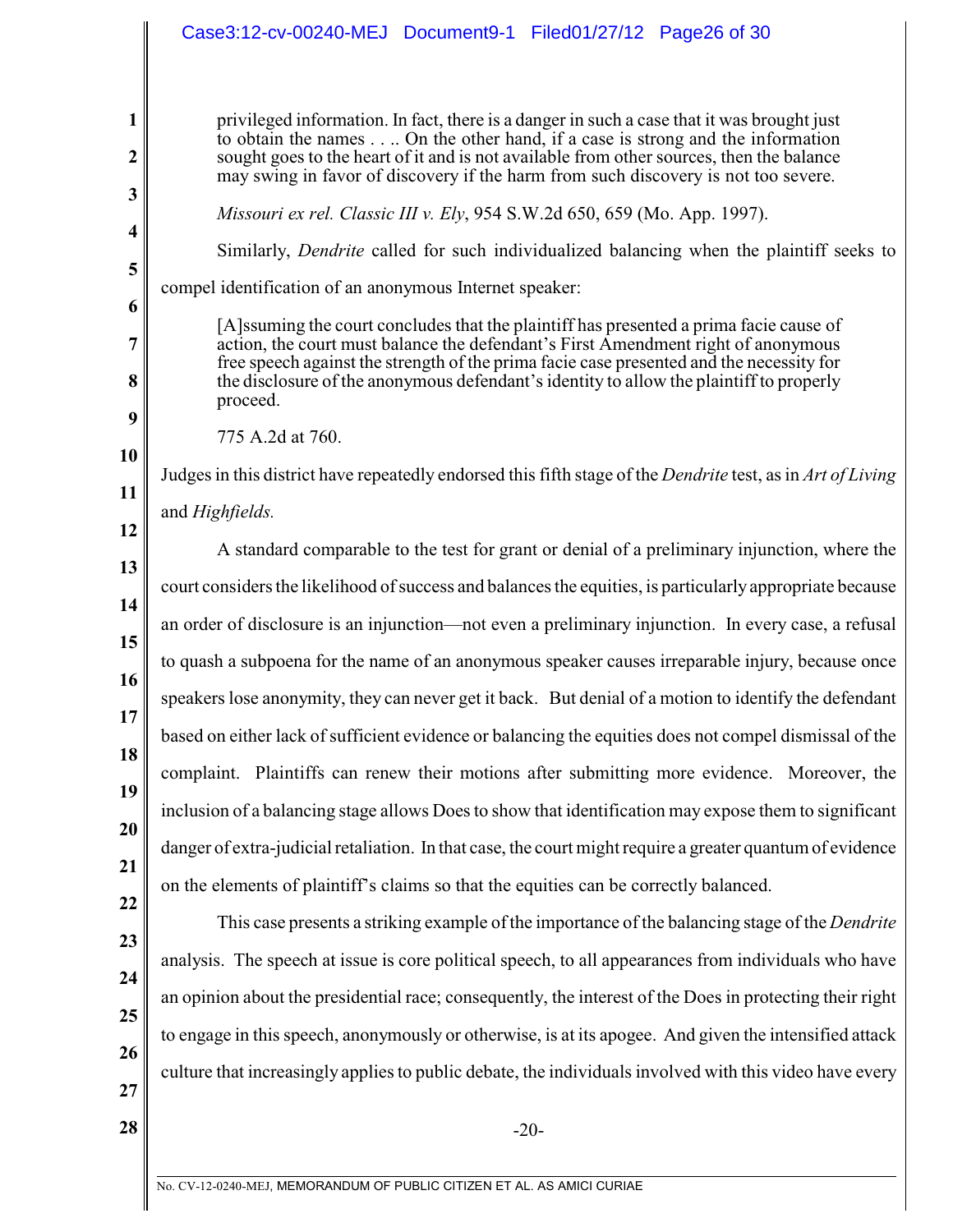## Case3:12-cv-00240-MEJ Document9-1 Filed01/27/12 Page27 of 30

**1 2 3 4 5 6 7** reason to be concerned about the consequences of being identified as the authors of this video. Two different presidential candidates, Jon Huntsman and Ron Paul, have already denounced the video, and many expressions of anger about the video have been posted online by various supporters. Once identified, the Does may face personal attacks from the candidates' supporters as a result of their authorship. Nor is this is a context in which Congress and the FEC have acted to assert a public interest in requiring the public disclosure of sponsorship ofthe communication, as they have done for paid political advertisements and contributions to or expenditures by political committees.

**8 9 10 11 12 13 14 15 16** Moreover, Paul Committee does not have a strong interest in finding out who issued the video, precisely because it had no right to prevent members of the public from expressing their support for their candidate, or opposition to rival candidates, just because the reasons are anathema to Mr. Paul. To be sure, if the makers of the video had expressly misrepresented the video as coming from Paul Committee, plaintiff would have an understandable interest in correcting that false statement of fact. And if the makers had violated disclosure or disclaimer laws or regulations promulgated by the FEC with congressional authorization, there could be a public interest in disclosing their identities. At best, however, plaintiff must rely here on the fact that some members of the public may hold a candidate in some way responsible for things his supporters say.

**17 18 19 20 21 22** In the end, Paul Committee has no way of knowing whether this video was issued by a Paul supporter with bad judgment, by a Huntsman supporter hoping to use reverse psychology to gain sympathy for his candidate, or by a supporter of neither candidate who might want to criticize both candidates or to make a satirical point about negative advertising. Whatever the underlying motive of the video maker and poster, plaintiff has no right to state power to obtain subpoenas to identify the videographer and ascertain her motives.

**23 24**

#### **D. The Court Should Address Plaintiff's Failure to Cite Contrary Authority In Arguing for Early Discovery, Which Was Improper in the Context of an Ex Parte Motion.**

**25 26 27 28**  $\parallel$  -21-Unfortunately, plaintiff's ex parte motion for expedited discovery cited several appellate cases as supporting early discovery, without acknowledging that they had nothing to do with anonymous speech—each of them involved pro se prisoners who sought early discovery to identify defendants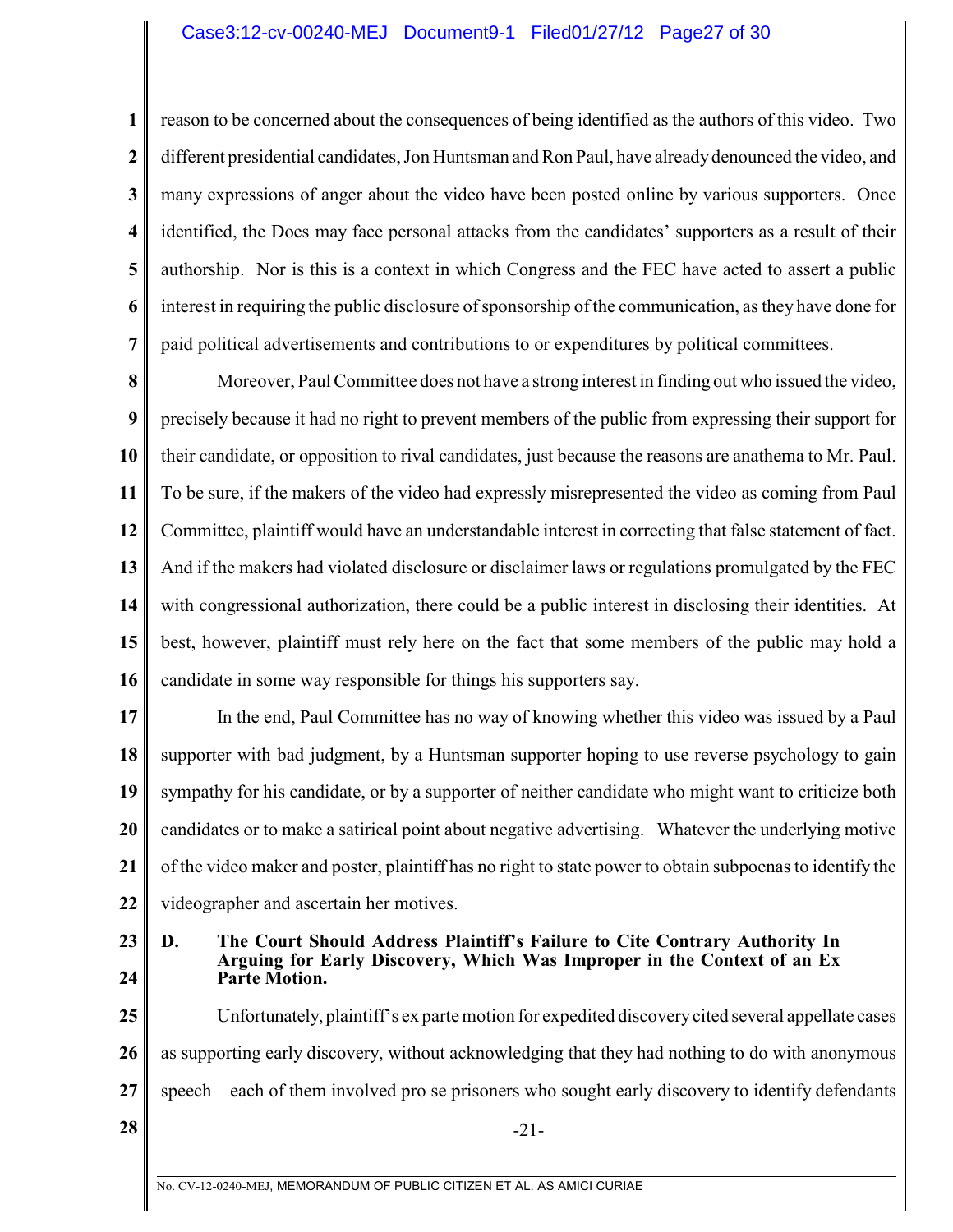**1 2 3 4 5 6 7 8 9 10 11** who had participated in alleged police brutality or prison mistreatment. It then cited and attached a stack of unreported orders allowing early discovery to identify anonymous Internet users who had used file-sharing software to download copyrighted sound recordings. But it made no mention of the several cases from this District, and the many cases from other federal districts and state appellate courts around the country holding that a plaintiff who seeks to identify anonymous Internet speakers needs to make a preliminary factual and legal showing of merit. Although decisions by one district judge are not "controlling authority," in the circumstances, plaintiff presented a misleading picture of the relevant precedents, perhaps recognizing that the ex parte nature of the proceeding might result in an order allowing discovery without anybody presenting contrary authority to the Court. Moreover, plaintiff made no mention of controlling Ninth Circuit authority that, in light of the patently noncommercial nature of the video in question, precludes plaintiff's trademark claims.

**12 13 14 15 16 17 18 19 20 21 22** When, as here, a party seeks ex parte relief, it has a special obligation to bring potentially adverse facts and authority to the Court's attention. *Maine Audubon Soc. v. Purslow*, 907 F.2d 265, 268-269 (1st Cir. 1990) ("Where counsel appears ex parte ... the customary checks and balances do not pertain—and the court is entitled to expect an even greater degree of thoroughness and candor from unopposed counsel than in the typical adversarial setting."); *Jorgenson v. County of Volusia*, 846 F.2d 1350, 1352 (11th Cir. 1988); *Noble Resources Pte. v. Metinvest Holding*, 622 F.Supp.2d 77, 83 n.9 (S.D.N.Y. 2009); *U.S. v. Toader*, 582 F.Supp.2d 987, 991 (N.D. Ill. 2008); *Eagan by Keith v. Jackson*, 855 F. Supp. 765, 790 (E.D. Pa. 1994) ("Candor to the Court, though desirable under any circumstance, is mandated in ex parte proceedings, where the Court is deprived of the benefits of the 'dialectic of the adversary system.'"); *Cedar Crest Health Center v. Bowen*, 129 F.R.D. 519, 525 (S.D. Ind. 1989).

**23**

**24 25 26 27** Regrettably, as the national consensus approach to discovery seeking to identify anonymous Internet speakers has gained support in state after state, amici have seen a number of similar ex parte motions from plaintiffs seeking early discovery. Plaintiffs seem to count on the possibility that the court, seeing an unopposed motion that seems legitimate on its face, may allow discovery that can sometimes lead to the disclosure of a speaker's identity before the speaker has had any chance to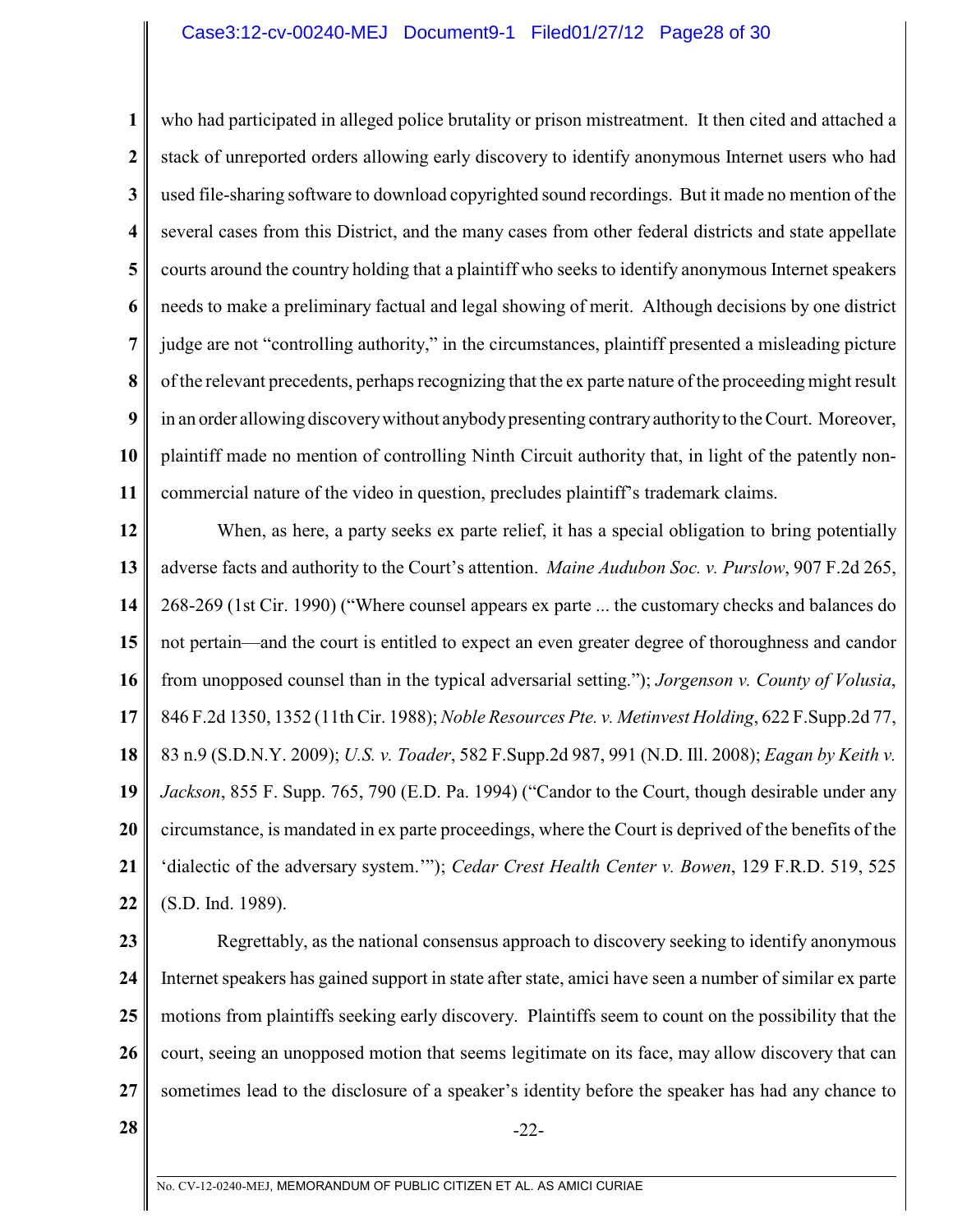### Case3:12-cv-00240-MEJ Document9-1 Filed01/27/12 Page29 of 30

**1 2 3 4 5** protect her rights. In some cases, disclosures have led to significant extra-judicial consequences for the Does. Sometimes disclosure occurs without opposition because the ISPs release information in response to subpoenas without giving any notice to their users. Sometimes the disclosure occurs because the notice is ineffective; and sometimes it is because the Does cannot afford to hire lawyers to file a motion to quash, especially if the court is thousands of miles away.

**6 7 8 9 10 11 12** These unfortunate practical realities make it critical that the Court clarify its existing decision to conform both to the national consensus standard and to the decisions of other courts in this district. If the Court's existing decision is not clarified, future plaintiffs seeking ex parte discovery in this district to identify their critics will have every right to cite that decision as setting a motion to dismiss standard, and to ignore the wealth of contrary authority. And because so many hosts of Internet speech are amenable to process in this District, the Court's ruling could have a serious chilling effect on free speech throughout the United States and indeed throughout the world.

**13 14 15 16 17 18** Particularly given the striking weakness of the ex parte motion filed in this case, and indeed the fact that this lawsuit is utterly devoid of merit, amici urge the Court to address this issue in a clarified ruling on the motion for early discovery. The Court should remind lawyers that in filing such ex parte motions, they must acknowledge cases from the Ninth Circuit and Northern District on the subject, so that the judge receiving the ex parte papers can fairly decide whether to apply that case law, and, if so, whether the standards of those cases have been met.

### **CONCLUSION**

The January 25 ruling on the motion for leave to take early discovery should be clarified.

Respectfully submitted,

 /s/ Scott Michelman Paul Alan Levy (DC Bar No. 946400) Scott Michelman (Bar No. 236574)

 Public Citizen Litigation Group Email: smichelman@citizen.org  $1600 20<sup>th</sup>$  Street N.W. Washington, D.C. 20009 Telephone: 202/588-1000 Facsimile: 202/588-7795

**28**  $\blacksquare$ 

**19**

**20**

**21**

**22**

**23**

**24**

**25**

**26**